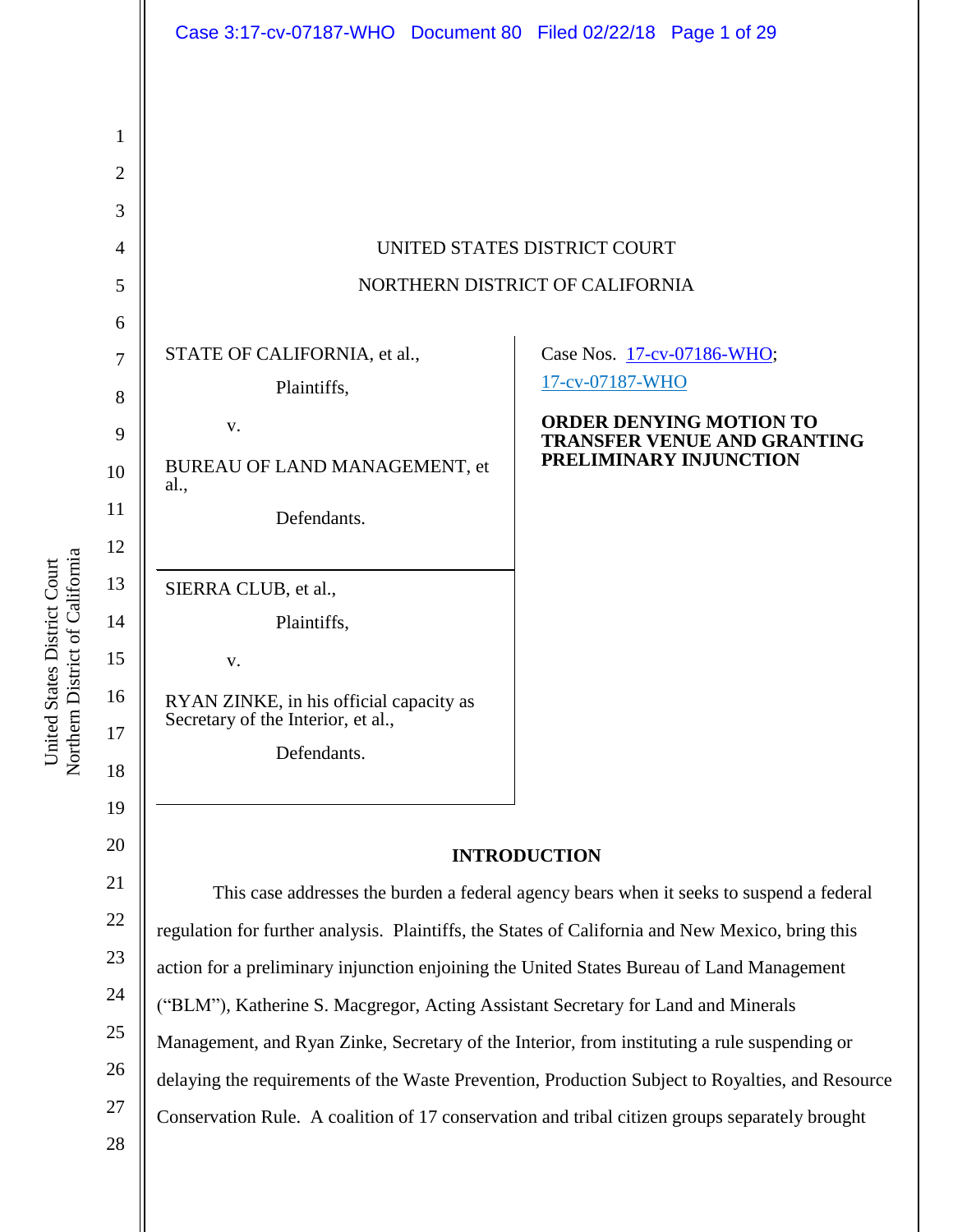suit for a preliminary injunction against Zinke, the BLM, and the United States Department of the Interior seeking the same preliminary injunction. These two cases have been consolidated for review.

The States of North Dakota and Texas, along with three industry groups, the Western Energy Alliance ("WEA"), Independent Petroleum Association of America ("IPAA"), and American Petroleum Institute ("API"), have moved to intervene in these consolidated actions in opposition to the preliminary injunction. The BLM and the States of North Dakota and Texas have also moved to transfer venue of this case to the District of Wyoming, where a case challenging the underlying rule is pending. $<sup>1</sup>$ </sup>

First, I deny the motion to change venue. As discussed below, the legal issues concerning the Waste Prevention Rule in the District of Wyoming go to the substance of that regulation; this lawsuit addresses the BLM's alleged procedural failure to justify a different rule, the Suspension Rule. The legal issues are distinct. In light of plaintiffs' choice of forum, venue is appropriate here.

Second, I grant Plaintiffs' motion for a preliminary injunction. The BLM's reasoning behind the Suspension Rule is untethered to evidence contradicting the reasons for implementing the Waste Prevention Rule, and so plaintiffs are likely to prevail on the merits. They have shown irreparable injury caused by the waste of publicly owned natural gas, increased air pollution and associated health impacts, and exacerbated climate impacts. Plaintiffs are entitled to a preliminary injunction on this record.

#### **BACKGROUND**

22 23 24 25 On November 18, 2016, after three years of development, the BLM published the final version of its regulations intended "to reduce waste of natural gas from venting, flaring, and leaks during oil and natural gas production activities on onshore Federal and Indian (other than Osage Tribe) leases." *See* "Waste Prevention, Production Subject to Royalties, and Resource

26

 $\overline{a}$ 

1

2

3

4

5

6

7

8

9

10

11

12

13

14

15

16

17

18

19

20

21

<sup>27</sup> 28 <sup>1</sup> "Plaintiffs" refers to the States of California and New Mexico as well as all 17 conservation and tribal citizen groups collectively. "BLM" refers to the named government defendants in both actions. "Defendants" refers to the named defendants in both actions as well as the proposed intervenors collectively.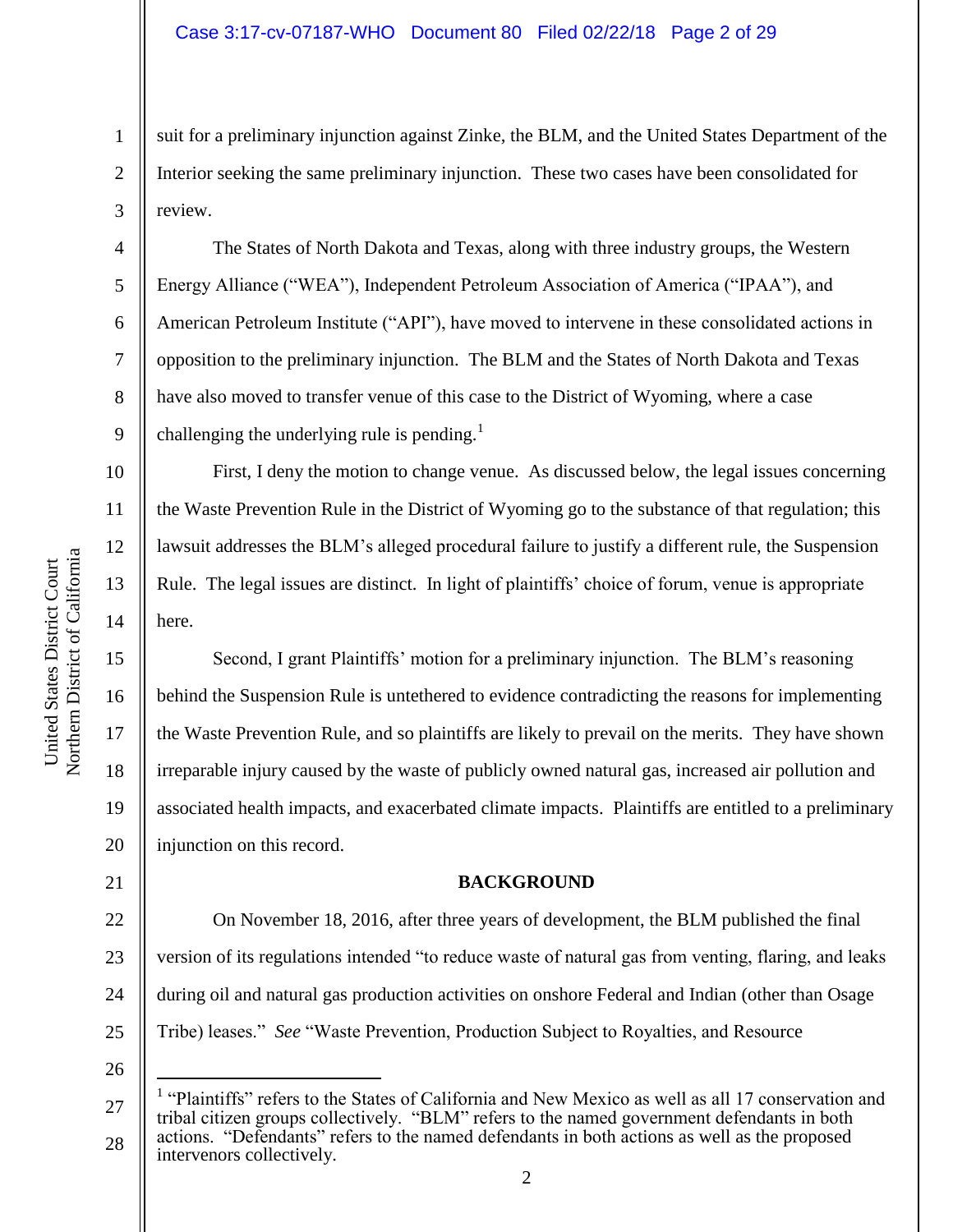Conservation: Final Rule," 81 Fed. Reg. 83,008 (Nov. 18, 2016) ("Waste Prevention Rule"). The Waste Prevention Rule became effective on January 17, 2017, with many of its requirements to be phased in over time up until January 17, 2018.

In November of 2016, two industry groups, the Western Energy Alliance and the Independent Petroleum Association of America, as well as the states of Wyoming and Montana, separately filed lawsuits challenging the Waste Prevention Rule and seeking a preliminary injunction in the U.S. District Court for the District of Wyoming. *See W. Energy All. v. Zinke*, No. 16-cv-0280 (D. Wyo. filed Nov. 15, 2016); *Wyoming v. U.S. Dep't of Interior*, No. 16-cv-0285 (D. Wyo. filed Nov. 18, 2016). The two cases were consolidated, and the states of California and New Mexico, as well as a coalition of environmental groups, including all but one of the plaintiffs in this action, intervened in the lawsuits on the side of the government. The States of North Dakota and Texas intervened on the side of the petitioners. On January 16, 2017, the court denied the motions for preliminary injunction. *See Wyoming v. U.S. Dep't of Interior*, Nos. 16-cv-0285, 16 cv-0280, 2017 WL 161428 (D. Wyo. Jan. 16, 2017).

On March 28, 2017, President Trump issued an Executive Order requiring the Secretary of the Interior to review the Waste Prevention Rule. Exec. Order No. 13,783, 82 Fed. Reg. 16,093, § 7(b) (Mar. 28, 2017). BLM reviewed the rule and drafted a proposed Revision Rule rescinding certain provisions of the Waste Prevention Rule and substantially revising others. BLM published the proposed rule in the Federal Register today, after conclusion of its review by the Office of Information and Regulatory Affairs. *See* "Waste Prevention, Production Subject to Royalties, and Resource Conservation: Rescission or Revision of Certain Requirements," 83 Fed. Reg. 7924 (proposed Feb. 22, 2018).

23 24 25 In the interim, BLM developed a rule to delay for one year the effective date of the provisions of the Waste Prevention Rule that had not yet become operative and suspend for one year the effectiveness of certain provisions already in effect ("Suspension Rule").<sup>2</sup> 82 Fed. Reg.

26

 $\overline{a}$ 

1

2

3

4

5

6

7

8

9

10

11

12

13

14

15

16

17

18

19

20

21

<sup>27</sup> 28  $2^2$  The parties have used various naming conventions in reference to the Waste Prevention Rule and the Suspension Rule. They shall adopt these two naming conventions for purposes of this litigation.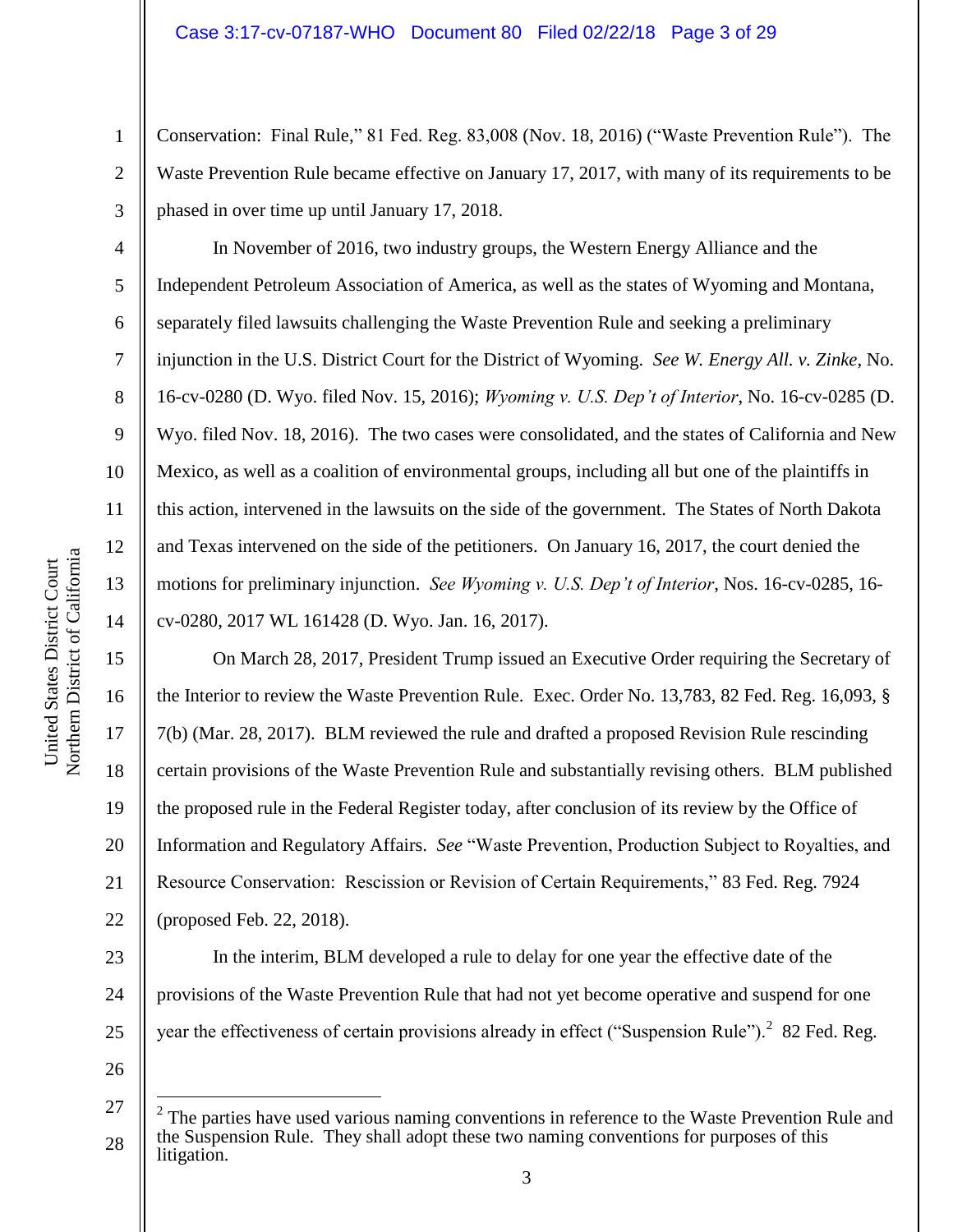58,050, 58,051 (Dec. 8, 2017). BLM published the proposed Suspension Rule on October 5, 2017, and on December 8, 2017, published the final Suspension Rule. *See* 82 Fed. Reg. 46,458, 58,050. It took effect on January 8, 2018. The rule temporarily suspended or delayed certain requirements at the heart of the pending *Wyoming* litigation.

Plaintiffs in this action filed suit challenging the Suspension Rule on December 18, 2017, and moving for a preliminary injunction. *California v. BLM*, No. 17-cv-07186 (N.D. Cal. filed Dec. 19, 2017); *Sierra Club v. Zinke*, No. 17-cv-07187 (N.D. Cal. filed Dec. 19, 2017). On December 29, 2017, the court in the *Wyoming* cases stayed those cases in light of the Suspension Rule and BLM's continued efforts to revise the Waste Prevention Rule, as well as the present lawsuits, which raise procedural challenges to the Suspension Rule and seek to reinstate the Waste Prevention Rule. *Wyoming*, Nos. 16-cv-0280, 16-cv-0285 (D. Wyo. Dec. 29, 2017) [Dkt. Nos. 184, 189]. In that decision, the court explained that "it is fair to say those actions are inextricably intertwined with the cases before this Court and with the ultimate rules to be enforced." *Id.* at 4.

#### **LEGAL STANDARD**

#### **I. Transfer of Venue**

16 17 18 19 20 21 22 23 24 25 26 27 28 A court may transfer an action to another district "where it might have been brought" "[f]or the convenience of the parties and witnesses, in the interest of justice." 28 U.S.C. § 1404(a). A motion for transfer lies within the broad discretion of the district court and must be determined on an individualized basis. *Jones v. GNC Franchising, Inc.*, 211 F.3d 495, 498 (9th Cir. 2000). Section 1404(a) requires the court to make a threshold determination of whether the case could have been brought where the transfer is sought. If venue is appropriate in the alternative venue, the court must weigh the convenience of the parties, the convenience of the witnesses, and the interest of justice. *See* 28 U.S.C. § 1404(a). In making its determination, the court may consider several factors, including: "(1) the location where the relevant agreements were negotiated and executed, (2) the state that is most familiar with the governing law, (3) the plaintiff's choice of forum, (4) the respective parties' contacts with the forum, (5) the contacts relating to the plaintiff's cause of action in the chosen forum, (6) the differences in the costs of litigation in the two forums, (7) the availability of compulsory process to compel attendance of

1

2

3

4

5

6

7

8

9

10

11

12

13

14

15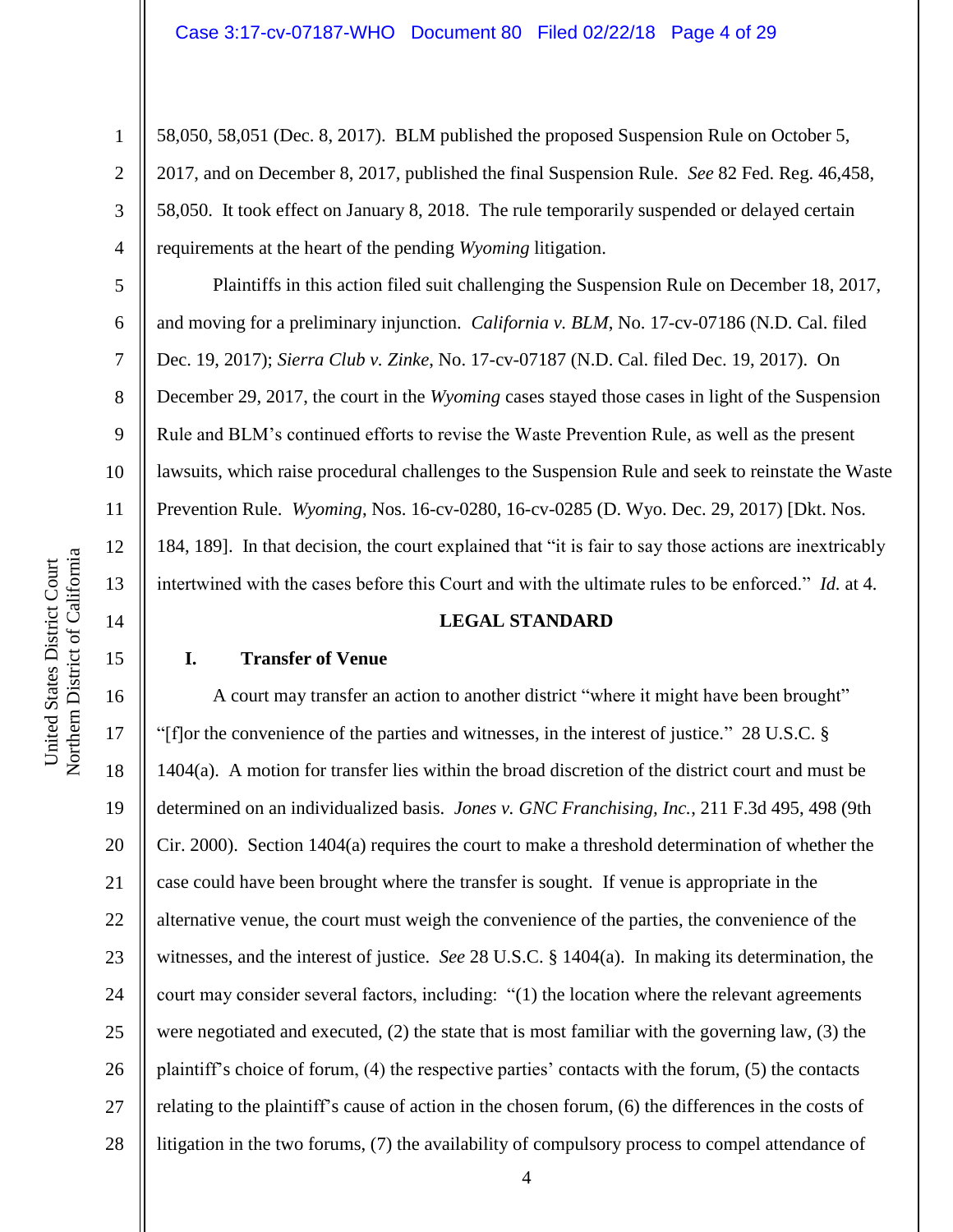unwilling non-party witnesses, and (8) the ease of access to sources of proof." *Jones*, 211 F.3d at 498–99.

"The burden is on the party seeking transfer to show that when these factors are applied, the balance of convenience clearly favors transfer." *Lax v. Toyota Motor Corp.*, 65 F. Supp. 3d 772, 776 (N.D. Cal. 2014) (citing *Commodity Futures Trading Comm'n v. Savage*, 611 F.2d 270, 279 (9th Cir. 1979)). "The defendant must make a strong showing of inconvenience to warrant upsetting the plaintiff's choice of forum." *Decker Coal Co. v. Commonwealth Edison Co.*, 805 F.2d 834, 843 (9th Cir. 1986).

#### 9

1

2

3

4

5

6

7

8

10

11

12

13

14

15

16

17

18

19

20

#### **II. Preliminary Injunction**

In order to obtain a preliminary injunction, a plaintiff must demonstrate four factors: (1) "that he is likely to succeed on the merits," (2) "that he is likely to suffer irreparable harm in the absence of preliminary relief," (3) "that the balance of equities tips in his favor," and (4) "that an injunction is in the public interest." *Winter v. Nat. Res. Def. Council, Inc.*, 555 U.S. 7, 20 (2008). While this is a four-part conjunctive test, the Ninth Circuit has held that a plaintiff may also obtain an injunction if it has demonstrated "serious questions going to the merits," that the balance of hardship "tips sharply" in its favor, that it is likely to suffer irreparable harm, and that an injunction is in the public interest. *See All. for the Wild Rockies v. Cottrell*, 632 F.3d 1127, 1131– 35 (9th Cir. 2011). Injunctive relief is "an extraordinary remedy that may only be awarded upon a clear showing that the plaintiff is entitled to such relief." *Winter*, 555 U.S. at 22.

#### **DISCUSSION**

#### 21

22

23

24

25

26

#### **I. Motion to Transfer Venue**

The parties do not dispute that the District of Wyoming is a proper venue where this action could have been brought. Instead, they dispute how the convenience and interest of justice factors should be weighed. For the following reasons, I conclude that Defendants have not met their burden to show that the balance of all of the relevant factors clearly favors transfer such that I should upset Plaintiffs' choice of forum in this district.

27

28

#### **A. Convenience of the Parties and Witnesses**

Defendants' primary argument in support of the "convenience" factors is that litigating this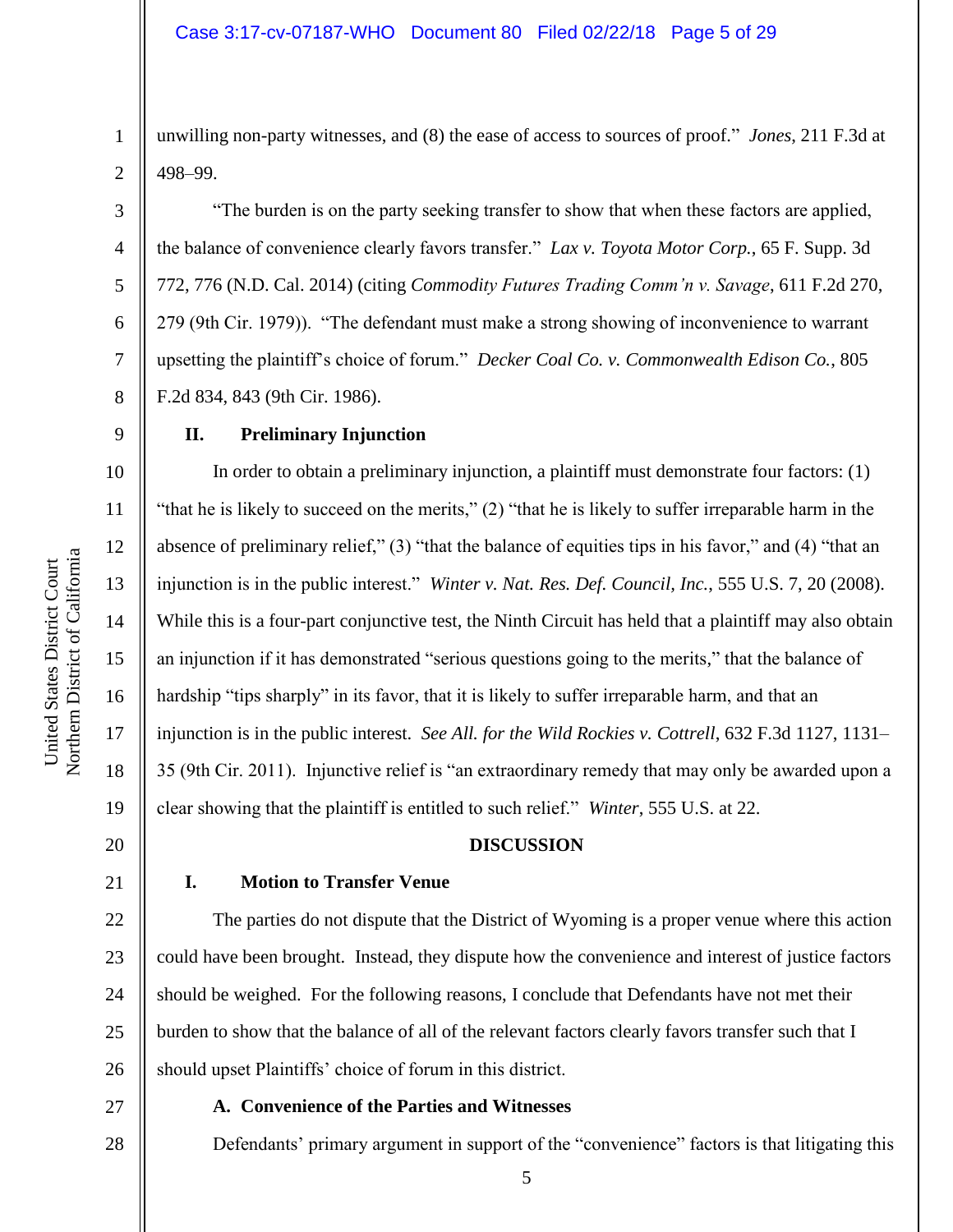#### Case 3:17-cv-07187-WHO Document 80 Filed 02/22/18 Page 6 of 29

1

2 3 4 5 6 7 8 9 10 11 case in the District of Wyoming would be more convenient because it would allow both the preceding *Wyoming* cases and this action to be litigated "in a coordinated fashion." *See Elecs. for Imaging, Inc. v. Tesseron, Ltd.*, No. 07-cv-05534 CRB, 2008 WL 276567, at \*2 (N.D. Cal. Jan. 29, 2008). They point to *Electronics for Imaging*, in which a lawsuit was filed in the District of Ohio raising a patent infringement claim based on two patents. One of the defendants in that action filed a second suit in the Northern District of California for declaratory relief, seeking to determine its rights to those two (among other) patents. The Hon. Charles R. Breyer transferred the second suit to the District of Ohio, reasoning that "the pertinent question is not simply whether *this* action would be more conveniently litigated in Ohio than California, but whether it would be more convenient to litigate the California and Ohio actions separately or in a coordinated fashion." *Id.*

12 13 14 15 16 17 18 19 20 21 22 23 24 25 26 27 28 Those two cases each raised the issue of the parties' rights under the same two patents. This matter shares no identical issues with the *Wyoming* cases. It is true that the cases pertain to related rules, but the legal issues are distinct. *Wyoming* concerns a challenge to the Waste Prevention Rule in which the petitioners argue that BLM exceeded its authority by impermissibly encroaching on both the EPA's authority to regulate air pollution and states' regulatory authority over certain state lands, as well as that the Waste Prevention Rule is arbitrary and capricious because its cost-benefit analysis takes into consideration air pollution benefits rather focusing on waste prevention. The matter here deals with the procedural propriety of the Suspension Rule under the APA, and whether the Suspension Rule is arbitrary and capricious because, among other reasons, it does not provide the requisite detailed justification for relying on inconsistent and contradictory facts to its prior findings. This matter does not deal with any issues regarding BLM's authority to regulate air pollution, as is the focus of the *Wyoming* litigation. As the cases share no identical legal issues, there is no substantial convenience in litigating them "in a coordinated fashion" as there was in *Electronics for Imaging*. While the disposition of this matter may affect the proceedings in the *Wyoming* cases, the court's issuance of the stay in that litigation ensures that the *Wyoming* court is not wasting judicial resources or coming to a premature decision pending the outcome of this litigation.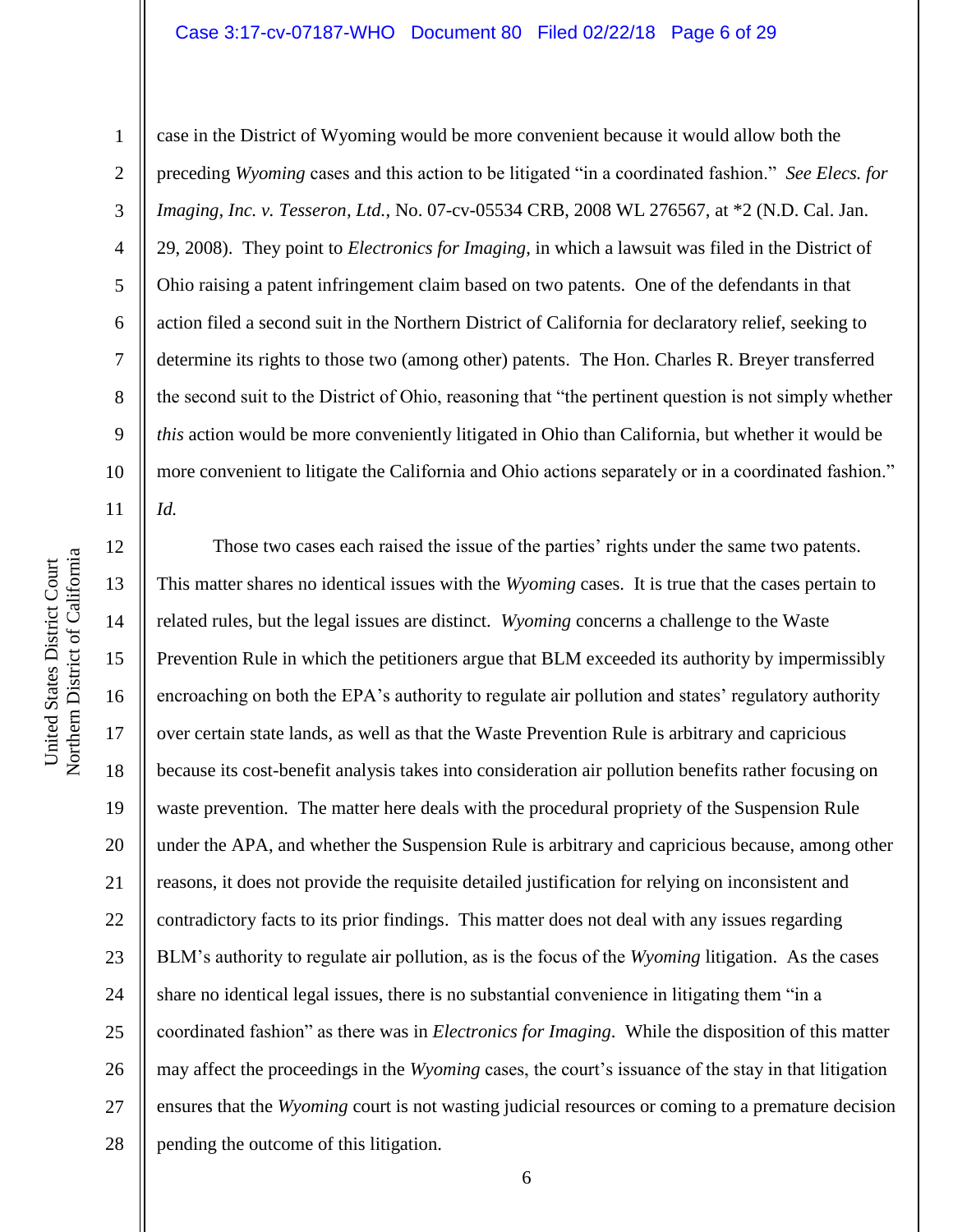#### Case 3:17-cv-07187-WHO Document 80 Filed 02/22/18 Page 7 of 29

1

2

3

4

5

6

7

8

9

10

11

12

13

14

15

16

Defendants' remaining contentions in support of the convenience factors amount to arguments that Plaintiffs cannot show that the Northern District of California is a more convenient forum. That is not Plaintiffs' burden. Defendants must show that the convenience of the parties and the witnesses favors the District of Wyoming. Defendants assert that Plaintiffs' California connections are limited and tempered by their voluntary participation in the *Wyoming* litigation, that the Northern District of California is less convenient for Defendants than the District of Wyoming, and that Wyoming has just as much interest in and ties to these cases as California. Defendants' first and third points are true but not relevant to the question of convenience. That most of the plaintiffs in this matter are litigating a case in the District of Wyoming does not somehow mean that litigating a second case there is not an additional burden or inconvenience to them. Defendants' arguments boil down to the District of Wyoming being more convenient for themselves only, due to the cost of litigating a second set of cases in this district. The transfer of venue, however, "would merely shift rather than eliminate the inconvenience" from Defendants to Plaintiffs. *Decker Coal*, 805 F.2d at 843. This is insufficient to show that the convenience of the parties and witnesses weighs in favor of transferring the case to the District of Wyoming.

#### **B. Interest of Justice**

17 18 19 20 21 22 23 24 25 Defendants argue that the interest of justice heavily favors transfer of these cases because of the strong interest in having a single court review issues arising out of the same rulemaking, emphasizing the District of Wyoming's familiarity with the Waste Prevention Rule. They urge the court to focus its attention on this analysis because "[t]he question of which forum will better serve the interest of justice is of predominant importance on the question of transfer, and factors involving convenience of parties and witnesses are in fact subordinate." *Wireless Consumers All., Inc. v. T-Mobile USA, Inc.*, No. 03-cv-3711-MHP, 2003 WL 22387598, at \*4 (N.D. Cal. Oct. 14, 2003). In opposition, Plaintiffs argue that Defendants mischaracterize the relationship between the two actions, and that none of the legal issues before the *Wyoming* court are before this one.

26 27 28 As discussed above, this case and the *Wyoming* litigation involve separate legal issues. That the subject matter at the heart of both of these actions is the same is hardly grounds for transfer. Indeed, many cases may arise from a single rule or statute. But Section 1404(a) "was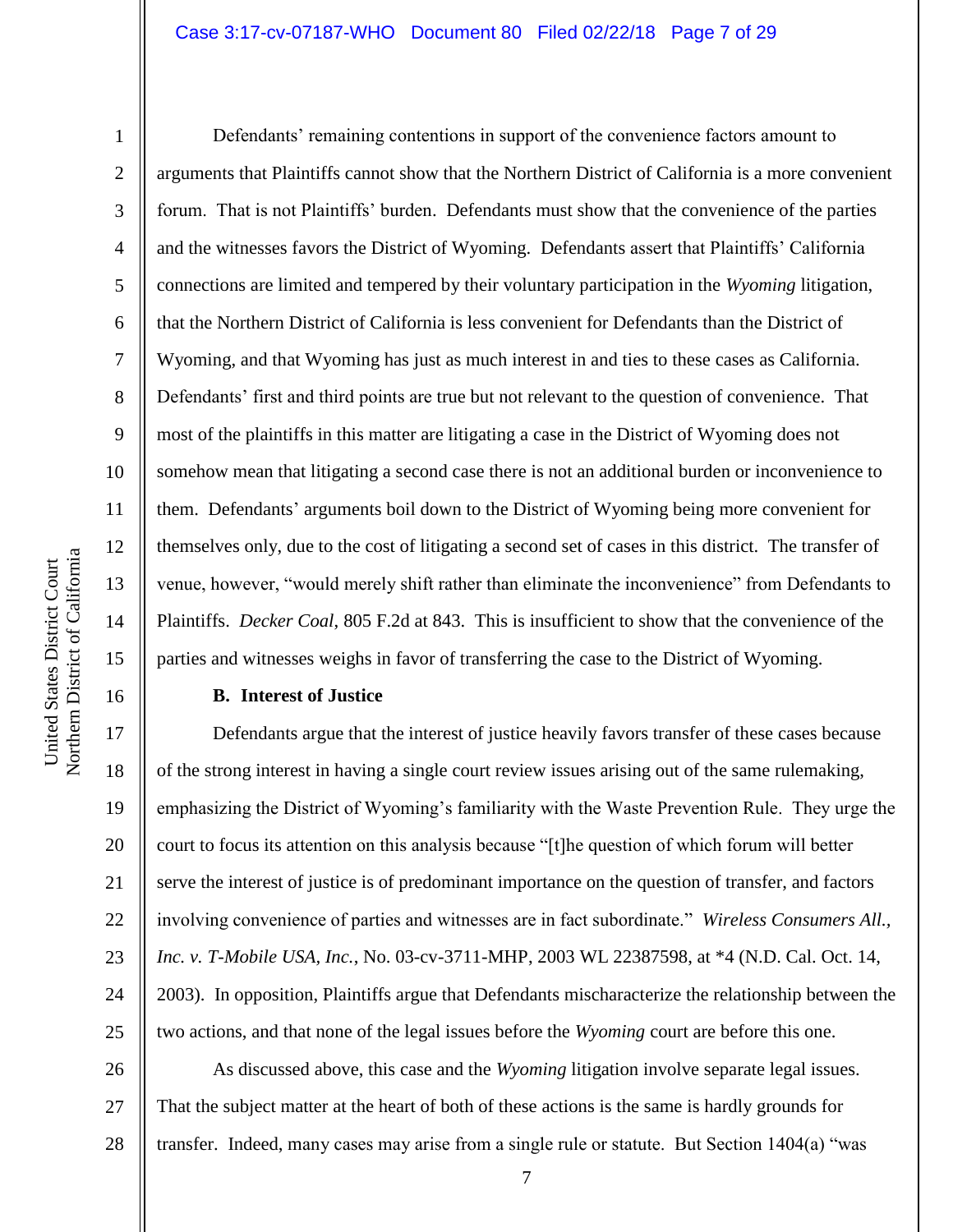### Case 3:17-cv-07187-WHO Document 80 Filed 02/22/18 Page 8 of 29

designed to prevent" "a situation in which two cases involving *precisely the same issues* are simultaneously pending in different District Courts." *Elecs. for Imaging*, 2008 WL 276567, at \*1 (emphasis added). It is not enough that these cases deal with and require me to become familiar with the substance of the Waste Prevention Rule; instead, Defendants must show that the two cases present the same legal questions so that litigating them separately would be a waste of judicial resources. This Defendants cannot do.

Defendants make much of the *Wyoming* court's statement that these two cases are "inextricably intertwined." *Wyoming*, Nos. 16-cv-0280, 16-cv-0285 (D. Wyo. Dec. 29, 2017) [Dkt. Nos. 184, 189] at 4. For purposes of the *Wyoming* court's decision to issue the stay, I agree that the resolution of this litigation is "inextricably intertwined . . . with the ultimate rules to be enforced" because the resolution here determines the timing of the effectiveness of the Waste Prevention Rule's provisions, and therefore which provisions the *Wyoming* court will review and the ripeness of those cases. While the cases can be said to be inextricably intertwined due to the implications on timing and effectiveness of the Waste Prevention Rule's provisions, they are otherwise substantively distinct, and the challenges to each raise unique legal questions and require the evaluation of two separate rules promulgated for different reasons.

17 18 19 20 21 22 23 24 25 26 27 28 Given the distinctions between the two cases, Defendants' arguments regarding the threat of "inconsistent judgments" are unfounded because this litigation does not require an evaluation of the Waste Prevention Rule. Defendants argue that disposition in this case will necessarily require me to review the underlying Waste Prevention Rule and evaluate its substantive provisions, as it serves as the benchmark by which the Suspension Rule will be judged. While it is true that I must review the Waste Prevention Rule insofar as I am required to determine whether, for example, the Suspension Rule rests on factual findings that contradict those underlying the Waste Prevention Rule, that is the extent to which I am required to review the Waste Prevention Rule. I need not evaluate the merits of its substance or the persuasiveness or propriety of its justifications. Indeed, I express no judgment whatsoever in this opinion on the merits of the Waste Prevention Rule. Instead, I need only look to see whether any contradictions exist between the two rules, and if so, whether the Suspension Rule provides the necessary detailed justification for such a contradiction.

1

2

3

4

5

6

7

8

9

10

11

12

13

14

15

16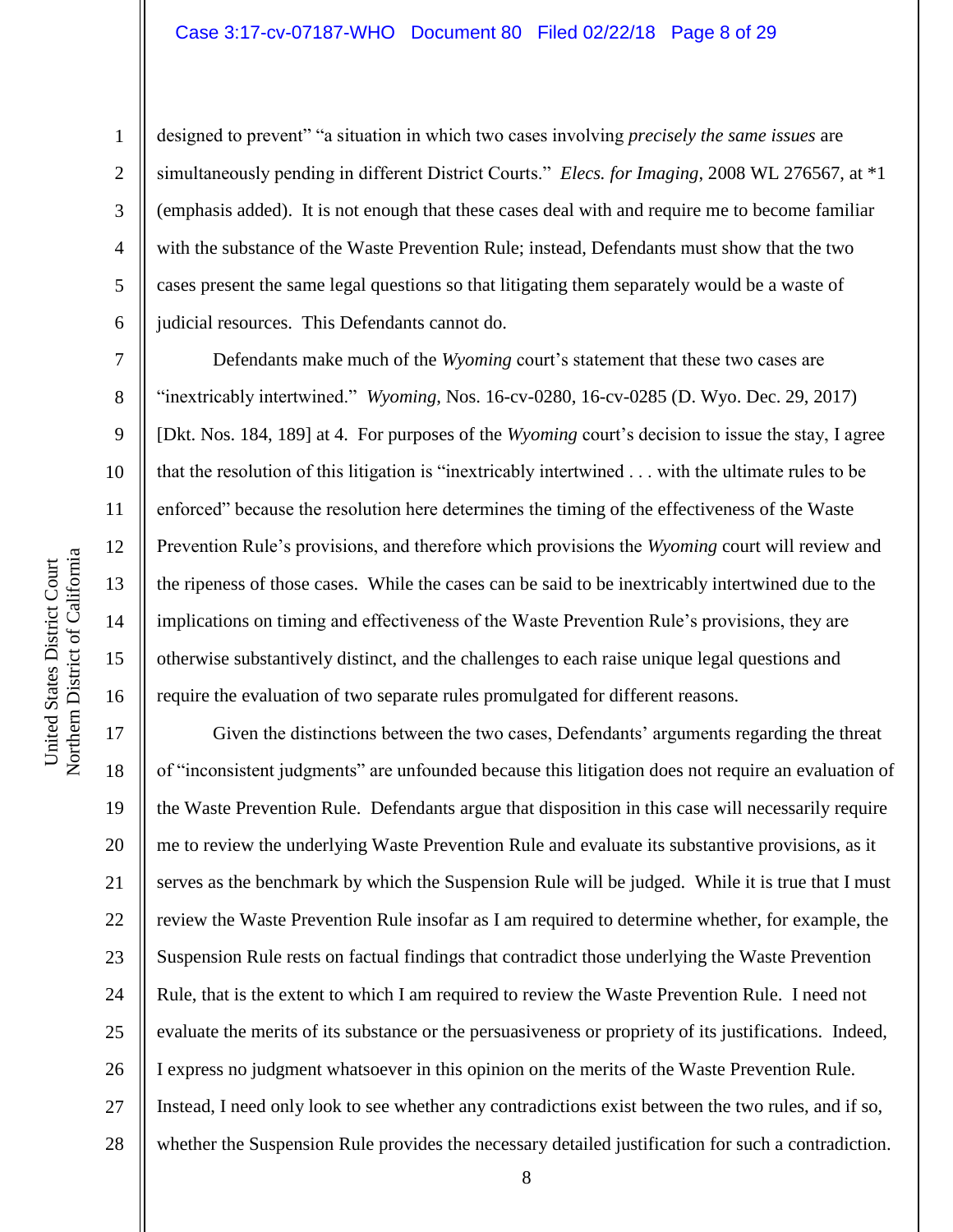## Case 3:17-cv-07187-WHO Document 80 Filed 02/22/18 Page 9 of 29

1

2

3

4

5

6

7

8

9

10

11

12

13

14

15

16

For that reason, this case is distinguishable from *Bay.org v. Zinke*, Nos. 17-CV-03739- YGR, 17-CV-3742-YGR, 2017 WL 3727467 (N.D. Cal. Aug. 30, 2017). In that case, an initial suit was filed in the Eastern District of California in 2005 challenging the United States Fish and Wildlife Service's ("FWS") biological opinions supporting two water projects, which plaintiffs alleged would harm the delta smelt. *Id.* at \*2. A separate case was filed in 2017 in the Northern District of California challenging the biological opinion underpinning a new FWS water project, which plaintiffs alleged "[wa]s the latest in a long line of water diversion projects and policies, including the [earlier two projects], which have had devastating effects" on the delta smelt. *Id.* at \*3. Those cases required the court to make substantive determinations regarding the biological opinions for three related water projects in the same region, all challenged on similar grounds, and plaintiffs in both cases sought "an order instructing the FWS to reinstate consultation with the relevant organizations to develop different plans." *Id.* at \*5. Thus, there was both "overlap in the issues" and a serious possibility for "inconsistent rulings," a concern that is not present in the instant case. Furthermore, it was more efficient for the court to promote "[c]onsistency with respect to the nature and scope of [the sought] consultations, if any." *Id.* Here, the remedy that Plaintiffs seek does not require any coordination with the *Wyoming* case.

17 18 19 20 21 22 Nor would transferring these actions aid judicial efficiency. The *Wyoming* court has already stayed those cases pending the outcomes here, and the most efficient and expedient option is for this court to proceed with the motions for preliminary injunctions, which are fully briefed and ripe for review. Granting Defendants' transfer would require refiling of all the briefing and setting of a new hearing date in the District of Wyoming, incurring delay and contributing to Plaintiffs' alleged irreparable harm.

23

#### **C. Plaintiffs'' Choice of Forum**

24 25 26 An important additional factor is the plaintiff's choice of forum.<sup>3</sup> Although it is not a statutory requirement, the Supreme Court has placed a strong emphasis on the plaintiff's choice of forum. *See Piper Aircraft Co. v. Reyno*, 454 U.S. 235, 255 (1981) ("[T]here is ordinarily a strong

27 28

 $\overline{a}$ 

 $3$  The parties agree that the other factors are irrelevant or neutral.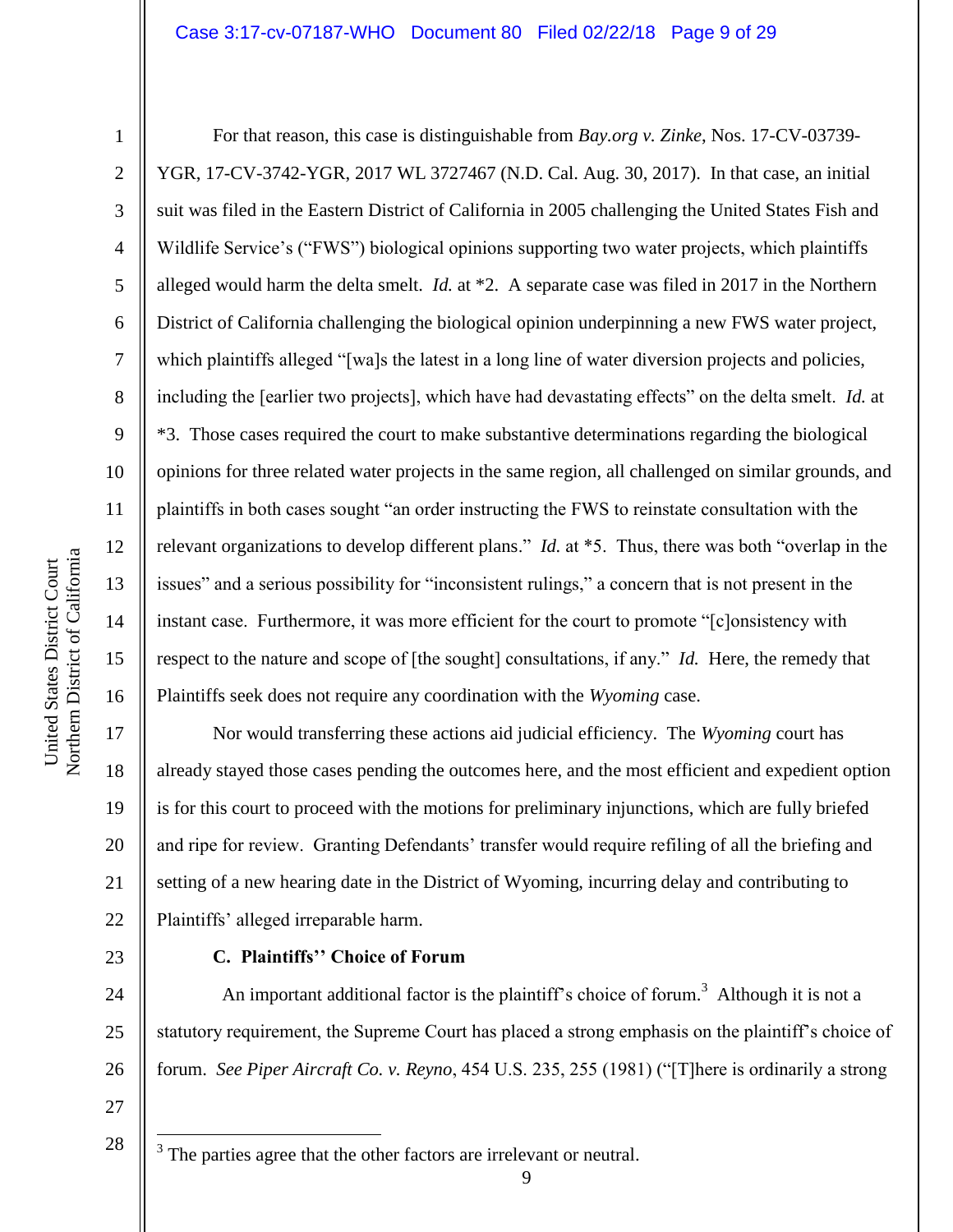#### Case 3:17-cv-07187-WHO Document 80 Filed 02/22/18 Page 10 of 29

1

2

3

4

5

6

7

8

9

10

11

12

13

14

15

16

17

18

presumption in favor of the plaintiff's choice of forum, which may be overcome only when the private and public interest factors clearly point towards trial in the alternative forum."); *see also Ravelo Monegro v. Rosa*, 211 F.3d 509, 513 (9th Cir. 2000) (noting the "strong presumption in favor of a domestic plaintiff's forum choice"); *Ctr. for Biological Diversity v. McCarthy*, No. 14 cv-05138-WHO, 2015 WL 1535594, at \*3 (N.D. Cal. Apr. 6, 2015) (plaintiff's" choice of forum receives substantial deference, especially when the forum is within the plaintiff's home district or state") (citing *Lou v. Belzberg*, 834 F.2d 730, 739 (9th Cir. 1987)).

This forum is home to the State of California, a state sovereign, which contains a significant amount of land that stands to be affected by the outcome of this litigation. While Defendants argue that the State of Wyoming has a larger amount of federal and Indian oil and gas development impacted by the Suspension Rule, this does not diminish California's real interest. *See* Mot. at 15 ("[T]he federal minerals in the entire State of California produced 11.5 million barrels of oil and 12.2 billion cubic feet (Bcf) of natural gas."). The State of Wyoming has not sought to intervene in these cases to protect its interests.

Because Defendants have not shown that the convenience or interest of justice factors weigh strongly in favor of transfer, I will not disturb Plaintiffs' choice of venue. The most expedient result is for the case to remain in this district. Defendants' motion for transfer of venue to the District of Wyoming is DENIED.

19

#### **II. Motion for Preliminary Injunction**

20 21 22 23 24 25 26 27 Plaintiffs move for a preliminary injunction enjoining BLM from enforcing the Suspension Rule, effectively putting the Waste Prevention Rule back into place and requiring immediate compliance. While the parties dispute all of the elements of the preliminary injunction analysis, the most rigorous arguments focus on and the most challenging questions arise under Plaintiffs' likelihood of success on the merits. Plaintiffs raise several challenges to BLM's justifications for the Suspension Rule, contending that it is not supported by a reasoned analysis and is therefore arbitrary and capricious. These challenges, along with the arguments regarding irreparable harm, the balance of equities, and the public interest, will each be addressed in turn.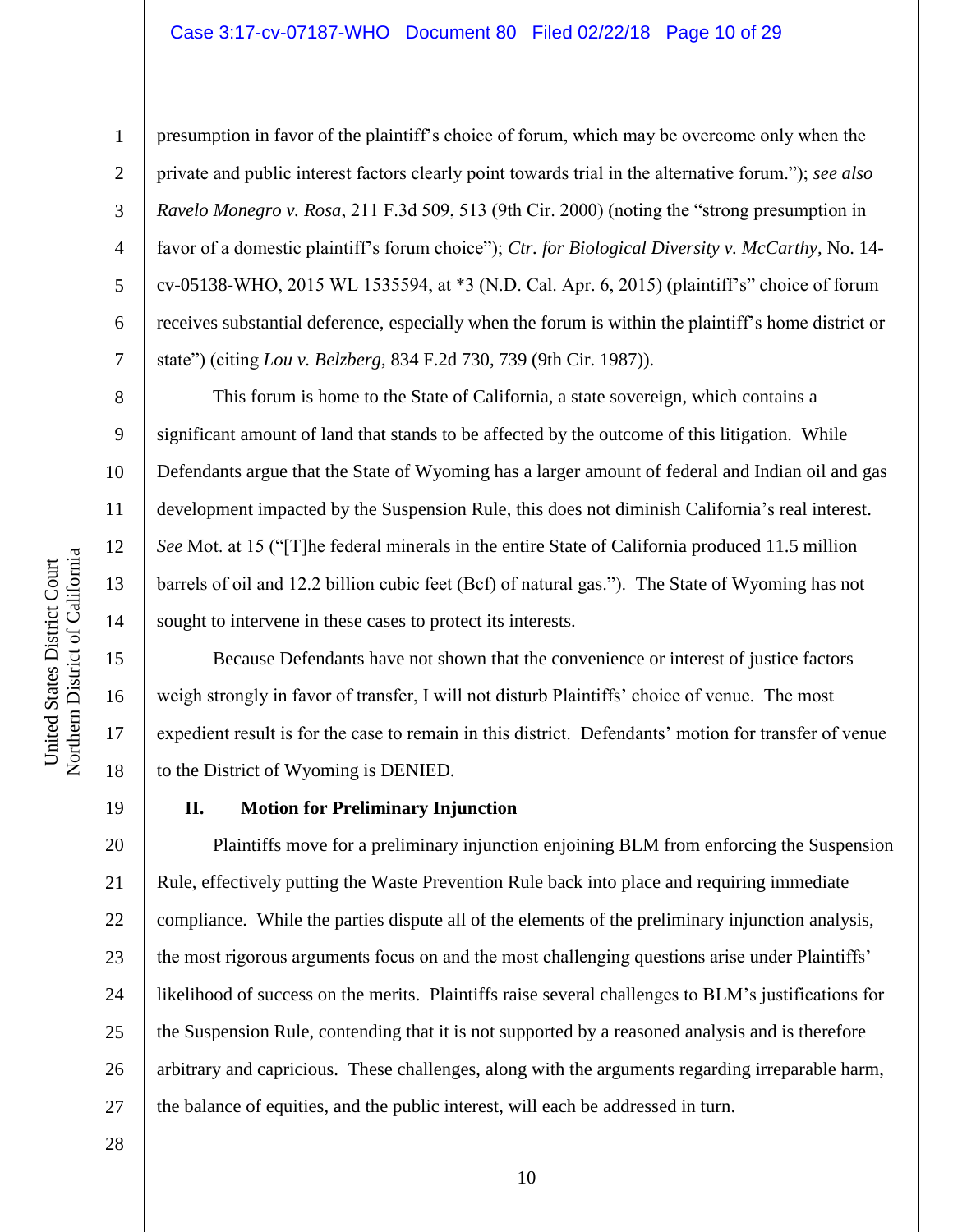5

6

7

8

9

10

11

12

13

#### **A. Likelihood of Success on the Merits**

"The Administrative Procedure Act, 5 U.S.C. § 551 et seq., [] sets forth the full extent of judicial authority to review executive agency action for procedural correctness . . . ." *F.C.C. v. Fox Television Stations, Inc.*, 556 U.S. 502, 513 (2009). It permits a reviewing court to "hold unlawful and set aside agency action, findings, and conclusions found to be" either "arbitrary, capricious, an abuse of discretion, or otherwise not in accordance with law." 5 U.S.C. § 706. Under this standard of review, an agency must "examine the relevant data and articulate a satisfactory explanation for its action." *Motor Vehicle Mfrs. Ass'n of United States, Inc. v. State Farm Mut. Auto. Ins. Co.*, 463 U.S. 29, 43 (1983). Agency action is "arbitrary and capricious if the agency has . . . offered an explanation for its decision that runs counter to the evidence before the agency, or is so implausible that it could not be ascribed to a difference in view or the product of agency expertise." *Id.* "[A] court is not to substitute its judgment for that of the agency." *Fox Television Stations*, 556 U.S. at 513.

14 15 16 17 18 19 20 21 22 23 24 25 26 27 28 When an agency takes an action that represents a policy change, it "must show that that there are good reasons for the new policy," "[b]ut it need not demonstrate to a court's satisfaction that the reasons for the new policy are *better* than the reasons for the old one; it suffices that the new policy is permissible under the statute [and] that there are good reasons for it . . . ." *Fox Television Stations*, 556 U.S. at 515. The Supreme Court has advised that "when, for example, [an agency's] new policy rests upon factual findings that contradict those which underlay its prior policy," the agency must "provide a more detailed justification than what would suffice for a new policy created on a blank state." *Id.* at 515; *see also Nat'l Cable & Telecomms. Ass'n v. Brand X Internet Servs.*, 545 U.S. 967, 981 (2005) ("Unexplained inconsistency" between agency actions is "a reason for holding an interpretation to be an arbitrary and capricious change."). "In such cases it is not that further justification is demanded by the mere fact of the policy change; but that a reasoned explanation is needed for disregarding facts and circumstances that underlay or were engendered by the prior policy." *Fox Television Stations*, 556 U.S. at 515–16; *see also Action for Children's Television v. F.C.C.*, 821 F.2d 741, 745 (D.C. Cir. 1987) ("It is axiomatic that an agency choosing to alter its regulatory course must supply a reasoned analysis indicating its prior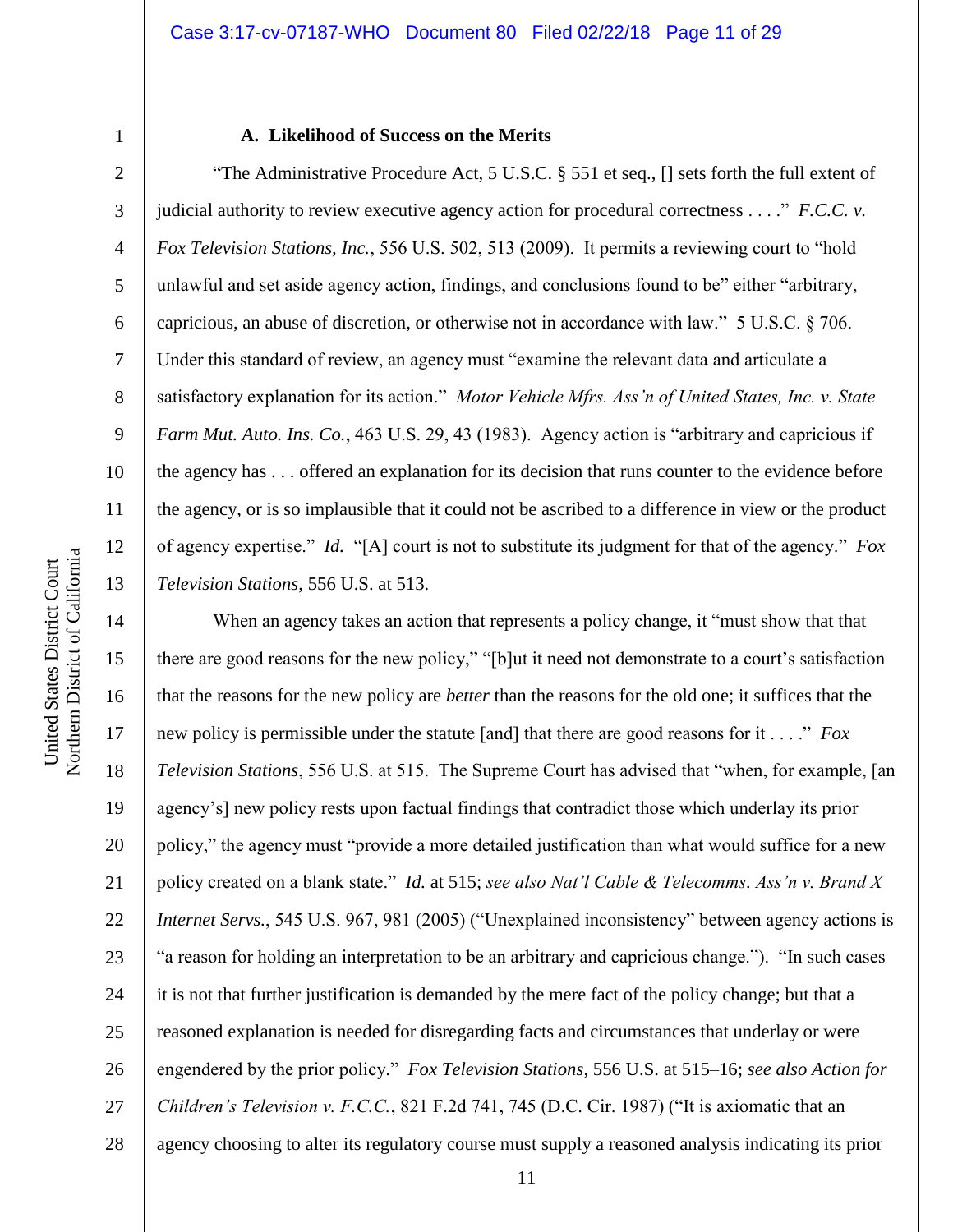1 2 3

4

5

6

7

8

9

10

11

12

13

14

15

16

17

policies and standards are being deliberately changed, not casually ignored.").

BLM argues that Plaintiffs conflate the Suspension Rule with the proposed future revision of the Waste Prevention Rule. I agree that I must analyze the Suspension Rule as a discrete agency action separate from any proposed future revision. Because BLM has yet to pass any future revision, its substance, validity, and procedural proprietary are not before this Court. But reviewing the Suspension Rule as a discrete action cuts both ways; while Plaintiffs may not conflate it with any future feared revision, BLM cannot use the purported proposed future revision, which has yet to be passed, as a justification for the Suspension Rule.

Any suggestion, however, that the Suspension Rule should be reviewed with less rigor than any future revision has no merit. *See Fox Television Stations*, 556 U.S. at 515. As BLM agrees with Plaintiffs that the Suspension Rule represents a substantive change in policy, *see* Opp. at 17, it is subject to the standard of review outlined by the Supreme Court in *Fox Television Stations*. BLM does not have to provide the same reasoned analysis in support of a temporary suspension that it would for a future substantive revision, but it must nonetheless provide good reasons for the Suspension Rule. To the extent that its reasoning contradicts the reasoning underlying the Waste Prevention Rule, it must be prepared to provide the requisite good reasons and detailed justification.

18 19 20 21 22 23 24 25 Under this framework, Plaintiffs argue that BLM's Suspension Rule is arbitrary and capricious for several reasons. First, they assert that BLM has failed to provide a reasoned analysis for the Suspension Rule because its stated rationales are not legitimate and its justifications are inconsistent with and not supported by the evidentiary record. They also criticize the 2017 Regulatory Impact Analysis ("RIA") underpinning BLM's cost and benefit analysis. Beyond the substance, Plaintiffs argue that the Suspension Rule is inconsistent with BLM's statutory duties and that BLM failed to provide meaningful notice and comment to the public. Each of these arguments, and Defendants' responses, will be considered in turn.

26

**1. Whether BLM Provided A Reasoned Analysis for the Suspension Rule**

27 28 Plaintiffs contend that BLM failed to provide a reasoned analysis with legitimate rationales and justifications supported by the record for the Suspension Rule. BLM's primary rationale in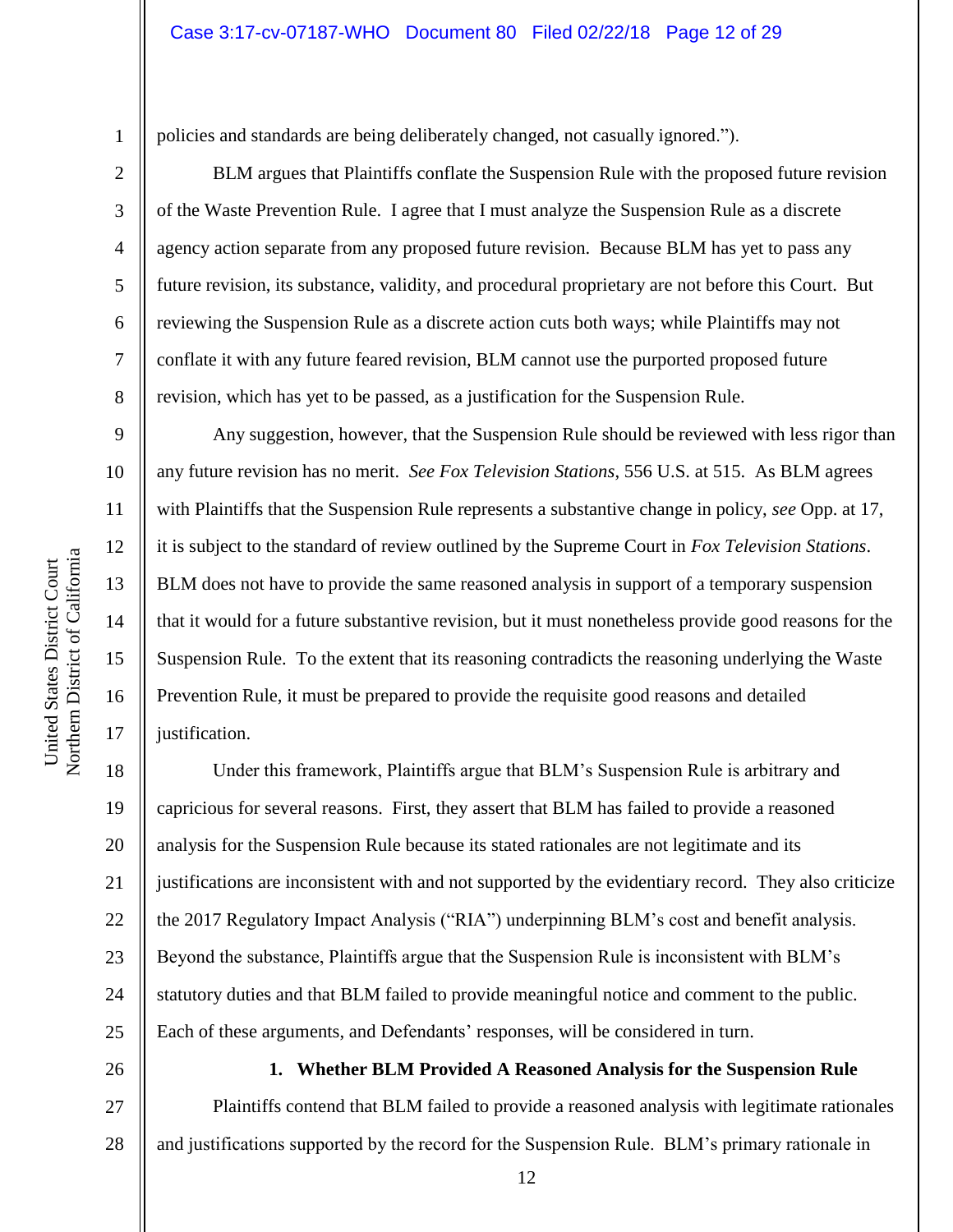#### Case 3:17-cv-07187-WHO Document 80 Filed 02/22/18 Page 13 of 29

the Suspension Rule is that it "has concerns regarding the statutory authority, cost, complexity, feasibility, and other implications of the [Waste Prevention] rule, and therefore wants to avoid imposing temporary or permanent compliance costs on operators for requirements that might be rescinded or significantly revised in the near future." 82 Fed. Reg. at 58,050. BLM states that after an initial review of the Waste Prevention Rule in the spring of 2017, it concluded that certain provisions enacted just months earlier "add considerable regulatory burdens that unnecessarily encumber energy production, constrain economic growth, and prevent job creation." *Id.*

Plaintiffs argue that this conclusion is contrary to and inconsistent with BLM's earlier finding that the Waste Prevention Rule imposes "economical, cost-effective, and reasonable measures . . . to minimize gas waste." 81 Fed. Reg. at 83,009. Because BLM's new concerns appear to rest upon factual findings that contradict those underlying its prior policy, BLM must "provide a more detailed justification than what would suffice for a new policy created on a blank slate." *Fox Television Stations*, 556 U.S. at 515.

As an example of the Waste Prevention Rule's considerable regulatory burden, BLM first points to operators of marginal or low-producing wells, explaining that "[t]here is newfound concern that this additional burden would jeopardize the ability of operators to maintain or economically operate these wells." 82 Fed. Reg. at 58,050. Plaintiffs argue, however, that BLM provides no analysis or factual data to support this concern. Reviewing the Suspension Rule's discussion of marginal wells, I agree with Plaintiffs. BLM states that it is "reconsidering whether it was appropriate to assume that all marginal wells would receive exemptions from the rule's requirements and whether the assumption might have masked adverse impacts of the [Waste Prevention Rule] on production from marginal wells." *Id.* at 58,051. The Suspension Rule provides no basis for this reconsideration and points to no facts casting doubt on this assumption.

24 25 26 27 28 In its briefing, BLM offers that marginal wells "are less likely to support additional compliance costs associated with the LDAR [leak detection and repair] requirements," and that these costs "could cause operators to shut-in marginal wells, thereby ceasing production and reducing economic benefits to local, State, tribal, and Federal governments," citing its 2017 Environmental Assessment in support. Opp. at 24 (internal quotation marks and citation omitted).

1

2

3

4

5

6

7

8

9

10

11

12

13

14

15

16

17

18

19

20

21

22

23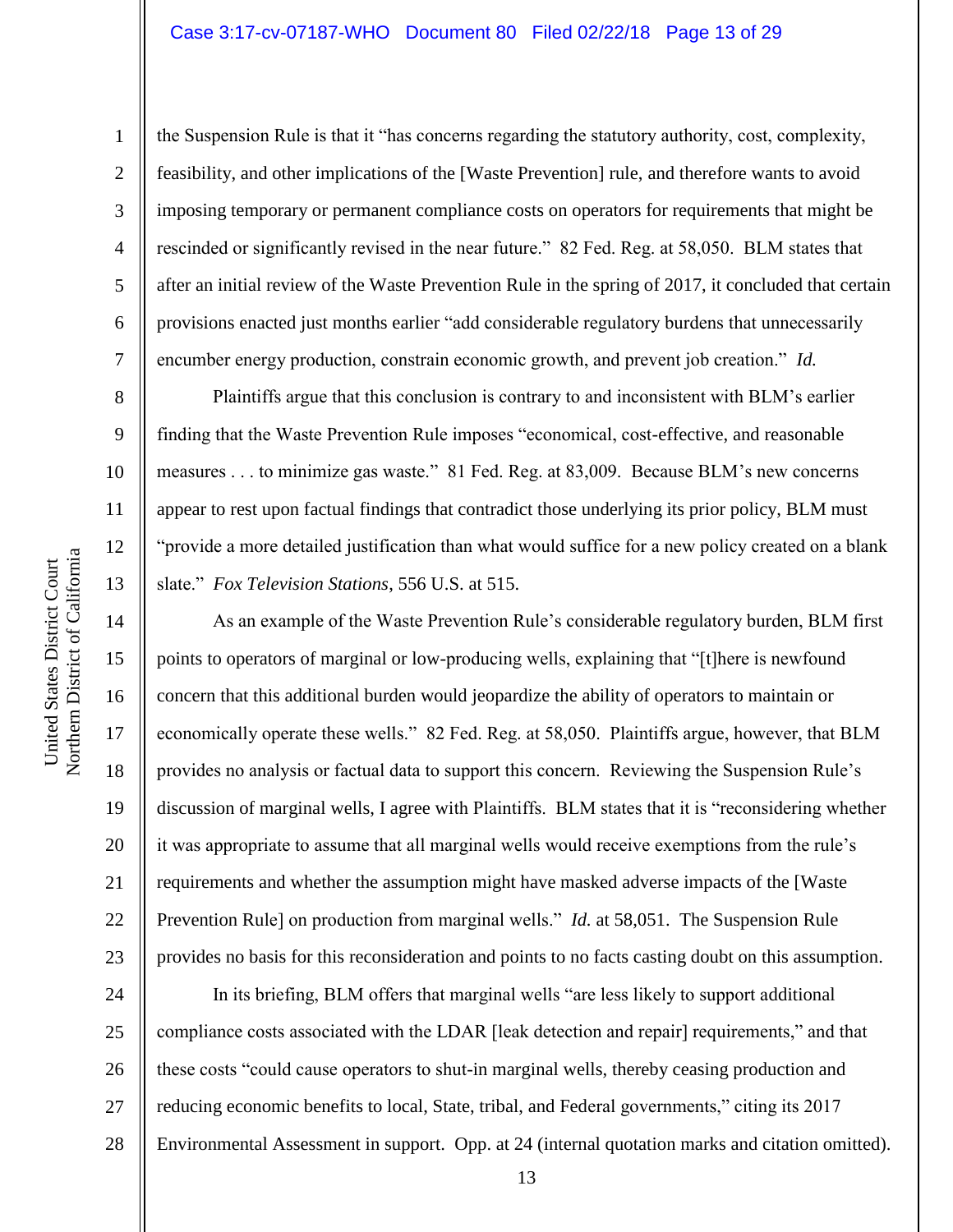#### Case 3:17-cv-07187-WHO Document 80 Filed 02/22/18 Page 14 of 29

Northern District of California Northern District of California United States District Court United States District Court

1

2

3

4

5

6

7

8

9

10

Yet the Environmental Assessment provides no citation or factual basis for that claim either, nor does it offer any more detail about what the additional compliance costs are, at what point they would cause shut-in of marginal wells, or the value of the supposed lost benefits. At the hearing on this matter, counsel for the government essentially conceded that it was in possession of no new facts or data underlying this "newfound" concern, but instead contended that it had no burden to point to any such data at this stage because BLM merely suspended the Waste Prevention Rule (as opposed to revoking or revising it). This is contrary to the law and the standard set forth by the Supreme Court under *Fox Television Stations*. Because BLM fails to point to any factual support underlying its concern, the marginal wells cannot serve as a justification for BLM's Suspension Rule.

11 12 13 14 15 16 17 18 19 20 21 22 BLM also expresses concern that certain provisions would have "a disproportionate impact on small operators." 82 Fed. Reg. at 58,051. Under the Waste Prevention Rule, BLM estimated "that average costs for a representative small operator would increase by about \$55,200, which would result in an average reduction in profit margin of 0.15 percentage points." 81 Fed. Reg. at 83,013–14. It concluded that this impact was "small, even for businesses with less than 500 employees." *Id.* at 83,013. In the Suspension Rule, BLM's new analysis estimates "the potential reduction in compliance costs to be about \$60,000," "result[ing] in an average increase in profit margin of 0.17 percentage points." 82 Fed. Reg. at 58,058. BLM also concludes, in its section evaluating the economic effect on small entities under the Regulatory Flexibility Act ("RFA"), that "the average reduction in compliance costs associated with this final delay rule will be a small fraction of a percent of the profit margin for small companies, which is not a large enough impact to be considered significant." *Id.* at 58,064.

23 24 25 26 27 28 Plaintiffs argue that there is no significant difference between the burden imposed by the Waste Prevention Rule and the reduction associated with the Suspension Rule, given that they both represent a fraction of a percentage point. BLM's characterizations of those savings concede as much. Given that, BLM's concern that small operators' ability to maintain or economically operator their wells would be jeopardized is unfounded. While BLM attempts to explain that its significance finding was "not made as a general determination that \$60,000 savings is irrelevant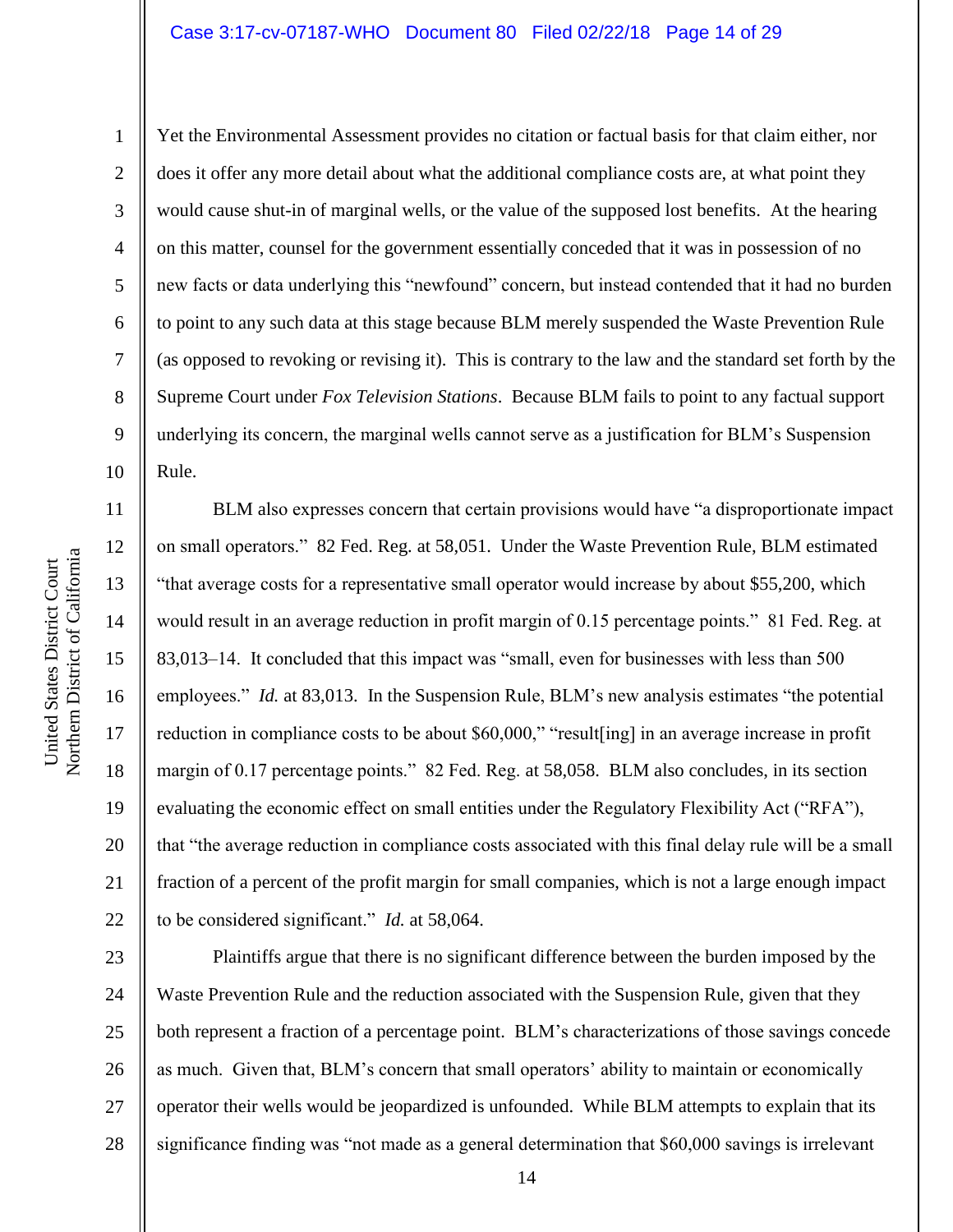#### Case 3:17-cv-07187-WHO Document 80 Filed 02/22/18 Page 15 of 29

Northern District of California Northern District of California United States District Court United States District Court

1

2

3

4

5

6

7

8

9

10

11

12

13

14

15

16

17

18

for a small business . . . , but rather as part of its analysis to determine whether it is required to prepare a regulatory flexibility analysis" per the RFA, Opp. at 23, the RFA requires BLM to evaluate whether a "rule would have a significant economic impact, either detrimental or beneficial, on a substantial number of small entities" so as "to ensure that government regulations do not unnecessarily or disproportionately burden small entities." 82 Fed. Reg. at 58,064. BLM does not explain how or why it could conclude that the calculated costs could be so insignificant as not to unnecessarily or disproportionately burden small entities within the meaning of the RFA, and simultaneously conclude that there would be a disproportionate effect for other purposes. Nor could it, as these two positions are entirely inconsistent. Nor does BLM attempt to show in a concrete manner how the \$55,200 burden of the Waste Prevention Rule would affect small operators; BLM does not quantify how many would no longer be able to operate given the cost of compliance, nor does it provide any other metric for qualitatively evaluating the impact on small operators.<sup>4</sup> And even if BLM had provided such factual evidence, by itself it would not justify the Suspension Rule, as the rule is not properly tailored and does not merely suspend the Waste Prevention Rule as applied to small operators, but instead is a blanket suspension as to all operators, regardless of size. For these reasons, I agree with Plaintiffs that BLM's concerns about small operators cannot serve as a justification for the change in policy that the Suspension Rule represents.

19 20 21 22 BLM similarly expresses concern about the Waste Prevention Rule's calculation on impacts on royalties. BLM states that it is reexamining the 2016 RIA underlying the Waste Prevention Rule and its conclusion that royalty payments would increase under the Waste Prevention Rule. The basis for this reconsideration appears to be that

[s]ome commenters were concerned that the [Waste Prevention Rule] would impact oil and gas development on tribal reservations and royalties to tribes. Some tribes are located in known shale play areas and contain large amounts of undeveloped or underdeveloped areas. In particular, the commenters suggested that the [Waste Prevention Rule] could delay drilling on or drive industry away from tribal lands, reducing income flowing to

26

 $\overline{a}$ 

25

23

<sup>27</sup> 28 At the hearing on this matter, Defendants urged that many of these small entities were "mom and pop shops" with fewer than 15 employees. According to BLM's "Detail of Small Businesses Impacts Analysis," the average small entity reports 181 employees, and only two of the 26 examples provided had fewer than 15 employees. *See* 2016 RIA at 183.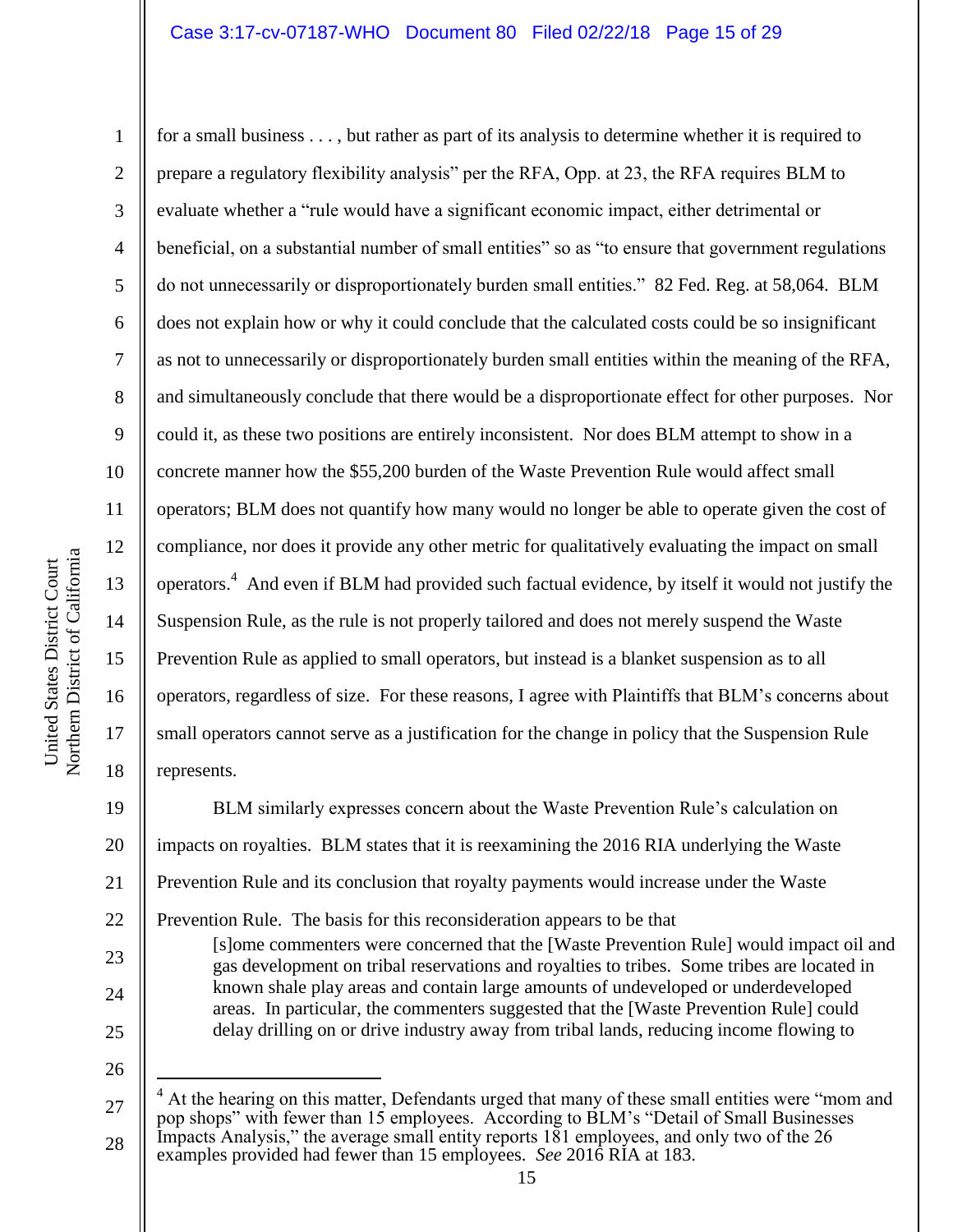#### Case 3:17-cv-07187-WHO Document 80 Filed 02/22/18 Page 16 of 29

United States District Court

United States District Court

1

2

3

4

5

6

7

8

9

Indian mineral owners and tribal economies.

82 Fed. Reg. at 58,059. While these commenters' concerns might be valid, BLM does not provide any factual support for their concern, explain how the Waste Prevention Rule would result in such an impact, or attempt to calculate or even estimate any quantifiable effect on royalties. This concern is directly contradicted by the 2016 RIA, which estimated a significant increase in total royalties. *See id.* at 58,057. BLM's explanation falls short of meeting the requisite reasoned analysis, let alone the "more detailed justification" required when contradictory findings are involved. *See Fox Television Stations*, 556 U.S. at 515.

Plaintiffs further criticize the Suspension Rule for reaching conclusions in support of the Suspension Rule that contradict its stated factual findings. While BLM states that some provisions of the Waste Prevention Rule would "unnecessarily encumber energy production, constrain economic growth, and prevent job creation," 82 Fed. Reg. at 58,050, it provides no support for this claim, and later states that the Suspension Rule will not "significantly impact the price, supply or distribution of energy," nor "substantially alter the investment or employment decisions of firms," *id.* at 58,057. BLM argues that these statements are taken out of context, and instead that the Suspension Rule will not significantly impact price supply, or distribution of energy worldwide because "relative changes in production compared to global levels are expected to be small." *Id.*  While this may be true, BLM does not then point to any fact that justifies its assertion that the Waste Prevention Rule encumbers energy production. Its concern remains unfounded. BLM further argues that its finding regarding employment and investment decisions of firms was based on its findings in the 2016 RIA, which are under review. While this again may be true, that simply means that as of right now, the 2016 RIA remains the most recent factual finding on that point. BLM fails to point to contradictory evidence that could support an alternate conclusion.

28

18

19

20

21

22

Perhaps the BLM's best justification for the Suspension Rule is its concern that not all of the Waste Prevention Rule's provisions will survive judicial review. *See* 82 Fed. Reg. at 58,050. BLM states that the *Wyoming* court "express[ed] concerns that the BLM may have usurped the authority of the Environmental Protection Agency (EPA) and the States under the Clean Air Act, and questioned whether it was appropriate for the Waste Prevention Rule to be justified based on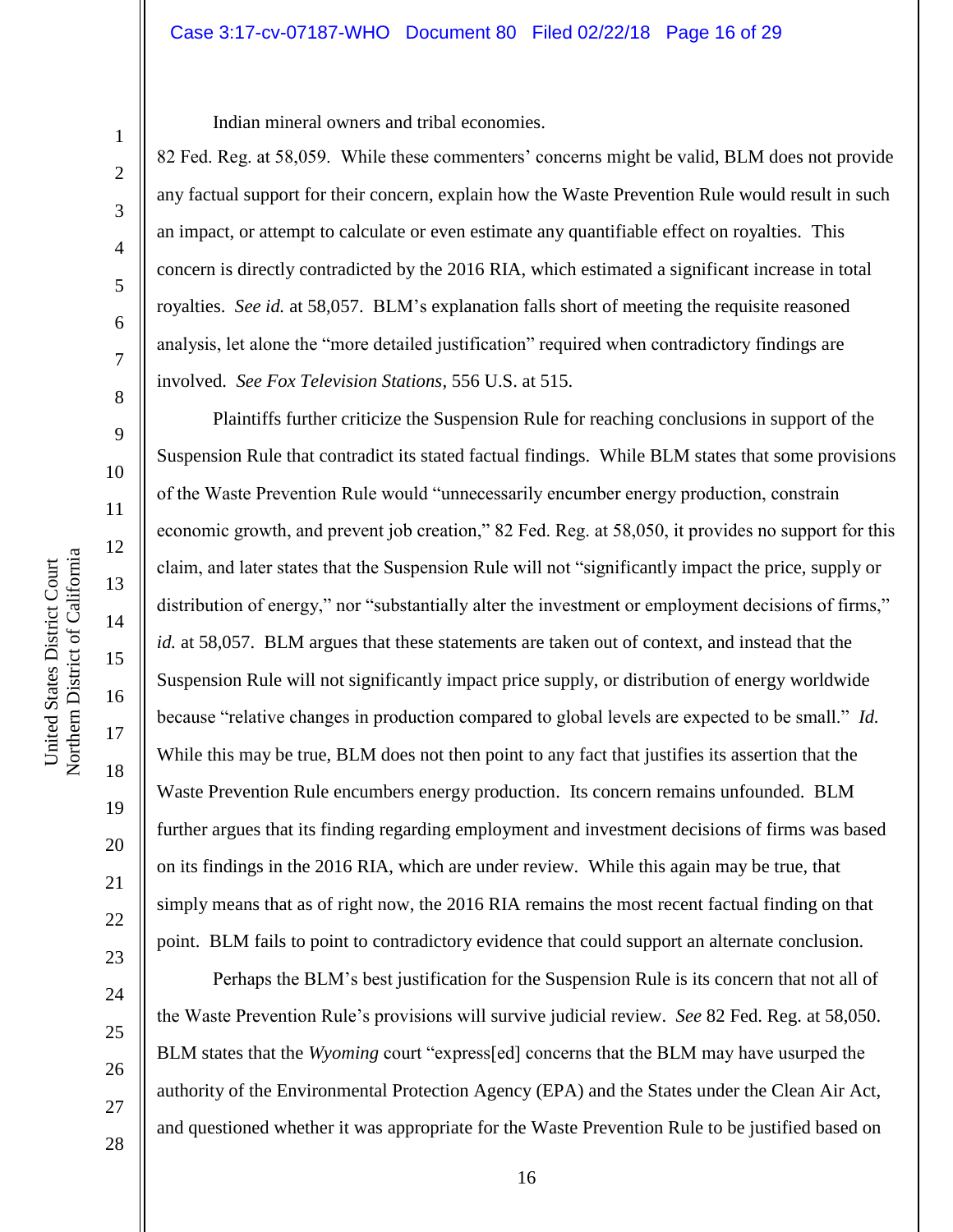#### Case 3:17-cv-07187-WHO Document 80 Filed 02/22/18 Page 17 of 29

1

2

3

4

5

6

7

8

9

10

11

12

13

14

15

16

17

18

19

20

21

22

23

24

25

its environmental and societal benefits, rather than on its resource conservation benefits alone." *Id.*; *see also Wyoming*, 2017 WL 161428, at \*8, \*10. Unlike several other of BLM's concerns, this one is grounded in a federal judge's reasoned skepticism outlined in a judicial order regarding the propriety of the Waste Prevention Rule. While this concern for judicial review may serve to justify a suspension or delay of specific provisions addressed by the court in order to evaluate BLM's authority with respect to EPA's, BLM concedes that the Suspension Rule was not tailored with this in mind, but rather "tailored [] to achieve its goal of relieving operators and the agency of the burden of complying with a rule that may shortly change." Opp. at 22. To the extent that BLM's concern regarding judicial review is a legitimate one, the Suspension Rule is an inappropriate response because it is not tailored to address that issue.<sup>5</sup>

BLM argues that for this Court to require it to provide the necessary factual underpinnings in support of the Suspension Rule, BLM would be at risk of a predetermination challenge. BLM misunderstands its burden. It need not provide a level of analysis equivalent to the Waste Prevention Rule in support of the Suspension or equivalent to any future revision rule. But it must provide at least some basis—indeed, a "detailed justification"— to explain why it is changing course after its three years of study and deliberation resulting in the Waste Prevention Rule. New facts or evidence coming to light, considerations that BLM left out in its previous analysis, or some other concrete basis supported in the record—these are the types of "good reasons" that the law seeks. Instead, it appears that BLM is simply "casually ignoring" all of its previous findings and arbitrarily changing course. *See Action for Children's Television*, 821 F.2d at 745. Given the various concerns that contradict the factual findings underpinning the Waste Prevention Rule, and BLM's failure to provide the detailed justifications necessary to explain such contradictions in support of the Suspension Rule, Plaintiffs have shown a reasonable likelihood of success on the merits of their claim that the Suspension Rule is not grounded in a reasoned analysis and is therefore arbitrary and capricious.

26

 $\overline{a}$ 

<sup>27</sup> 28 5 Indeed, if BLM had not moved in June of 2017 to extend the briefing schedule by 90 days in the Wyoming litigation, that court might have completed its review of the record and resolved the BLM's concerns in this regard.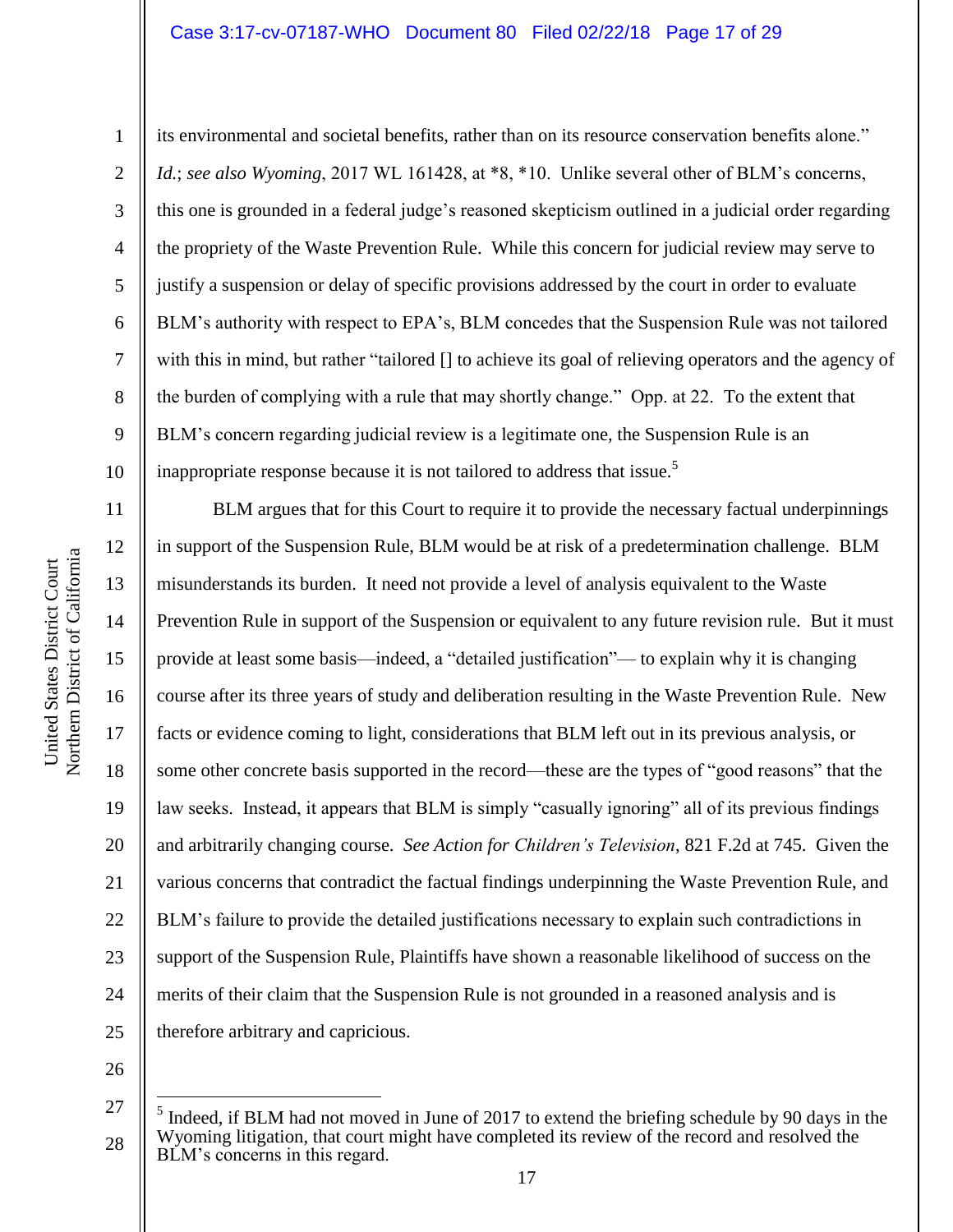That said, I will continue to address all of the parties' arguments regarding Plaintiffs' likelihood of success on the merits.

3

1

2

4

5

6

7

8

9

10

11

12

13

14

15

16

17

18

19

20

#### **2. Whether the Suspension Rule is Based on a Flawed RIA**

Plaintiffs next contend that the Suspension Rule is based on a flawed RIA. They launch three attacks on the RIA to argue that because it improperly calculates the costs and benefits of the Waste Prevention Rule, the Suspension Rule is not the result of a reasoned analysis.

First, Plaintiffs argue that the BLM assumes that the Waste Prevention Rule will only be delayed for one year, then instituted in its current form, while BLM has made clear that it intends to rescind or revise most of the Waste Prevention Rule's suspended provisions. Regardless of BLM's plans or intentions, however, it has yet to pass a future revision. Neither Plaintiffs nor BLM nor I can say with any certainty, at this time, what form the future revision will take, if any. It would be improper for BLM to base its calculations on anything but what is known today.

Currently, after the year of the Suspension Rule is over, the Waste Prevention Rule is set to go back into effect in its unrevised form. For this reason, the RIA's assumption that the air quality and climate benefits of the Waste Prevention Rule will only be lost for one year is acceptable. What is not acceptable, however, is that the Suspension Rule then includes the reductions in compliance cost in its calculations of net benefits, as though such reductions would be permanent and no costs would be incurred in 2019 after the Suspension Rule expires and the Waste Prevention Rule is put into place. The BLM estimates such reductions to be between \$110 to \$114 million. *See* 2017 RIA at 37.

21 22 23 24 25 26 27 28 BLM cannot have it both ways: either the air quality and climate benefits will be lost indefinitely and not for only one year because the Waste Prevention Rule is not going into effect, and thus industry will never incur the compliance costs, or the air quality and climate benefits are lost for only one year, and there are no reductions in compliance cost because those costs are simply delayed for one year. BLM cannot base its calculations on inconsistent assumptions to inflate its calculation of the net benefits. Given this serious flaw, the RIA's calculation of total net benefits from 2017 to 2027, which depending on discount rate ranges from \$19 to \$52 million, *see id.* at 46, either deeply underestimates the lost air quality and climate benefits, or overestimates the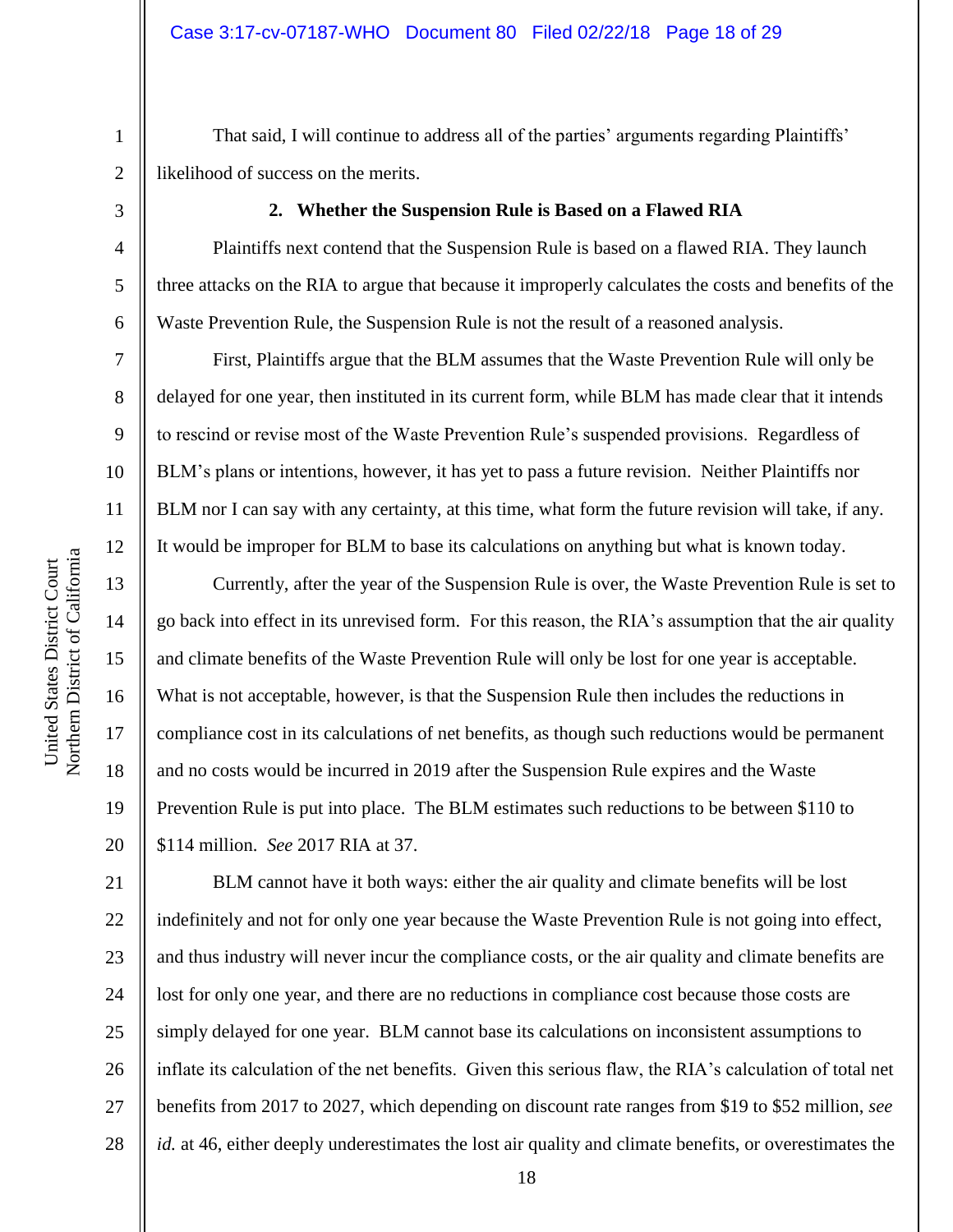reduction in compliance costs. The total net figure is likely negative.

Plaintiffs' second argument is that BLM assumes without evidence in its calculations that no operators have undergone any compliance activities to meet the original January 17, 2018 deadlines under the Waste Prevention Rule, thereby likely overestimating the industry cost savings. The Waste Prevention Rule was effective on January 17, 2017, and in effect for the next five months before BLM attempted to postpone the rule on June 15, 2017. BLM responds that "[t]here is not [] a public count of operators who have not complied with the Waste Prevention] Rule, rendering a precise estimate of compliance cost savings elusive," and thus it determined "that many operators are not poised to comply with the [Waste Prevention] Rule," calling its determination "a judgment call." Opp. at 39. But BLM does not provide any factual basis for this arbitrary assumption. Moreover, the monetary amount that operators have already spent or will need to spend in order to come into compliance is a numerical figure capable of being determined, even if neither party has taken steps to calculate that number.

Obtaining factual, objective data and values is not subject to "judgment calls." Judgment calls are for the determination of subjective values, such as what the "best" course of action is or what constitutes reasonable doubt. Contrary to BLM's assertion, its baseless calculation of industry cost savings is not a "judgment call" entitled to deference, but rather an estimated figure that lacks a reasonable basis.

19 20 21 22 23 24 25 26 27 28 Plaintiffs' third attack on the 2017 RIA concerns BLM's failure to consider the global costs of increased methane emissions, which Plaintiffs characterize as effectively dismissing 90 percent of the associated costs. Cal. Mot. at 21. BLM justifies this change for two reasons. First, BLM argues that Executive Order 13783 directed agencies to ensure their analyses are consistent with the guidance in the Office of Management and Budget ("OMB") Circular A-4, which emphasizes that any regulatory analysis "should focus on benefits and costs that accrue to the citizens and residents of the United States." While Plaintiffs argue that the same Circular directs BLM to encompass "all the important benefits and costs likely to result from the rule," including "any important ancillary benefits," it does not specifically mandate that agencies consider global impacts. BLM also explains that since the 2016 RIA, "Section 5 of Executive Order 13793

1

2

3

4

5

6

7

8

9

10

11

12

13

14

15

16

17

18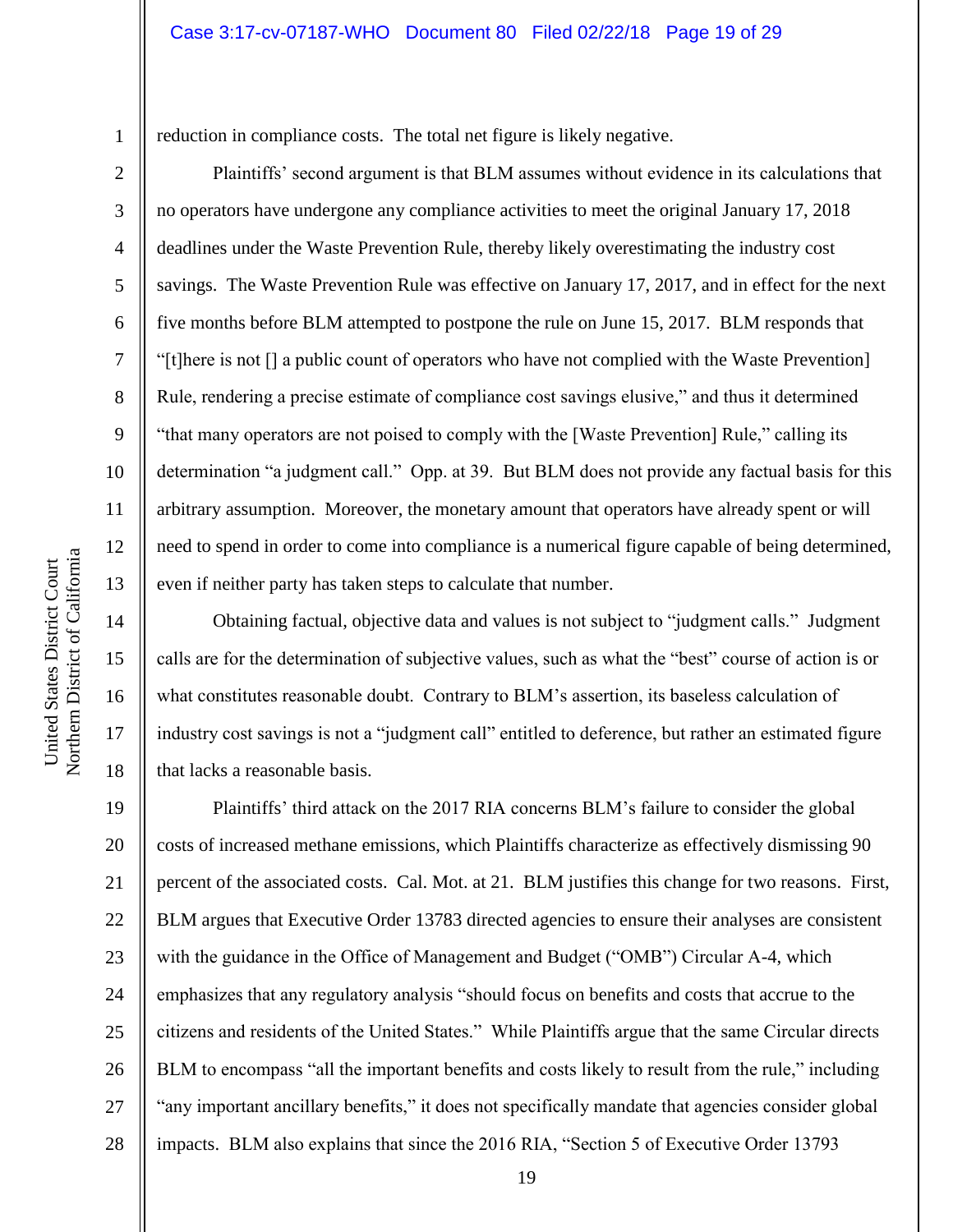#### Case 3:17-cv-07187-WHO Document 80 Filed 02/22/18 Page 20 of 29

9

10

11

12

13

14

15

16

17

18

19

20

21

22

23

24

1

withdrew the technical support documents on which the 2016 RIA relied for the valuation of the changes in methane emissions using a global metric." Opp. at 39. BLM has a broad mission and is in a better position than the plaintiffs to consider what constitutes an "important" benefit. It has provided a factual basis for its change in position (the OMB circular and Executive Order 13793) as well as demonstrated that the change is within its discretion, at least with respect to this aspect of the RIA.

While not all of Plaintiffs' criticisms of the 2017 RIA have merit, Plaintiffs are correct that its estimated cost savings is likely seriously inflated due to the flawed and inconsistent assumptions underpinning the compliance cost calculation and the reduction in compliance costs. These flaws in the RIA provide a separate reason that the Suspension Rule is not based on a reasoned analysis.

# Northern District of California Northern District of California United States District Court United States District Court

#### **3. Whether BLM Failed to Consider Its Statutory Duties**

Plaintiffs also argue that the Suspension Rule is arbitrary and capricious because BLM has "entirely failed to consider an important aspect of the problem," *State Farm*, 463 U.S. at 42–43, in this case, its mandated statutory duties to prevent waste of public natural resources. Plaintiffs point to BLM's earlier findings that "measures to conserve gas and avoid waste may significantly benefit local communities, public health, and the environment," 81 Fed. Reg. at 83,009, as well as that its existing regulations, dating back to 1979, were "not particularly effective in minimizing waste of public minerals," *id.* at 83,017. BLM stated that it "has independent legal and proprietary responsibilities to prevent waste in the production of Federal and tribal minerals, as well as to ensure the safe, responsible, and environmentally protective use of BLM-managed lands and resources." *Id.* at 83,018. Plaintiffs characterize the Suspension Rule, on the other hand, as undermining BLM's statutory duties without explanation, ignoring the reasons articulated for promulgation of the Waste Prevention Rule.

25 26 27 28 BLM counters that the Suspension Rule is an exercise of its broad authority, under the Mineral Leasing Act of 1920, Federal Oil and Gas Royalty Management Act of 1982, and Indian Mineral Leasing Act of 1938, which grant BLM broad authority to manage mineral development on public and Indian lands. Opp. at 27–28. Its directive under these statutes is not solely to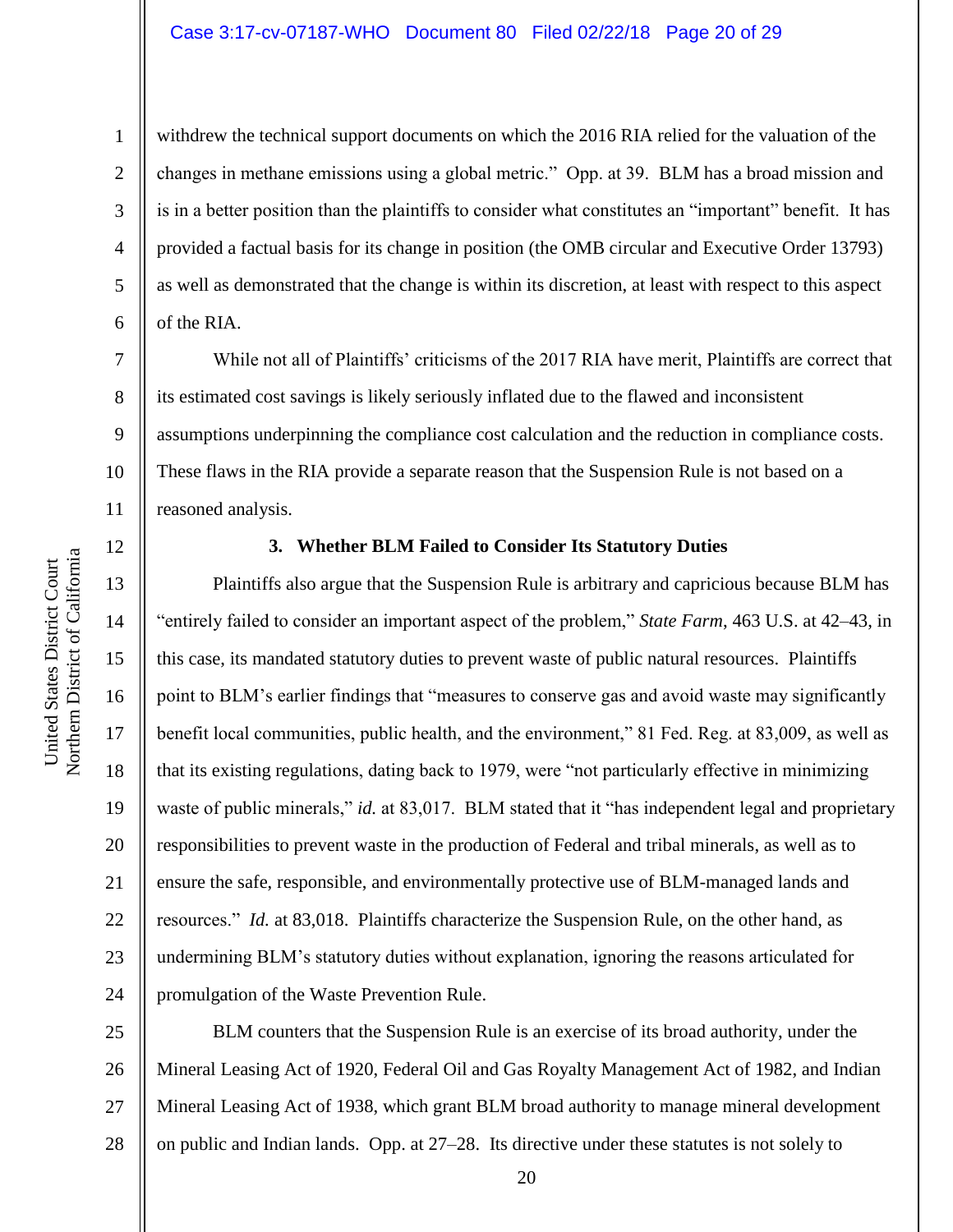#### Case 3:17-cv-07187-WHO Document 80 Filed 02/22/18 Page 21 of 29

10 11 12

1

2

3

5

8

9

4 6 7 prevent waste of resources, but also "to promote the orderly development of the oil and gas deposits in the publicly owned lands of the United States through private enterprise." *Harvey v. Udall*, 384 F.2d 883, 885 (10th Cir. 1967) (citing S. Subcomm. of the Comm. on Interior & Insular Affairs, The Investigation of Oil and Gas Lease Practices, 84th Cong., 2d Sess. 2 (1957)). BLM points to other responsibilities as well, including to "ensure that Indian tribes receive the maximum benefit from mineral deposits on their lands," *Jicarilla Apache Tribe v. Supron Energy Corp.*, 728 F.2d 1555, 1568 (10th Cir. 1984), to protect "the safety and welfare of workers," 30 U.S.C. § 187, to ensure minerals produced on public lands are sold "to the United States and to the public at reasonable prices," *id.*, "to diversify and expand the Nation's onshore leasing program to ensure the best return to the Federal taxpayer," 30 U.S.C.  $\S 226(b)(1)(C)$ , and others. It argues that it has been delegated the authority to balance its broad range of responsibilities and is in the best position to evaluate how to weigh competing concerns.

13 14 15 16 17 18 19 20 21 I agree with BLM that given its range of statutorily-mandated duties and responsibilities, it is best suited to evaluate its competing options and choose a course of action. The Suspension Rule, when considered as a discrete action and without guessing as to the content of any future proposed revision, does not necessarily represent an abdication of BLM's duty to prevent waste. Its effect is to delay the Waste Prevention Rule's provisions for one year, at which point the Rule is set to go into effect. Thus, Plaintiffs' contention that the Suspension Rule is arbitrary and capricious because it does not consider BLM's statutory duties fails. Simply because BLM does not fulfill its statutory duties in the manner that Plaintiffs would prefer does not mean that it failed to consider them.

# 22

23

# 4. **Whether BLM Has Prevented Meaningful Comment on the Suspension Rule**

24 25 26 27 28 Plaintiffs finally argue that the Suspension Rule is unlawful because it violates the basic requirement that agencies allow for meaningful comment on their proposed rules. *See* 5 U.S.C. § 553(c); *Idaho Farm Bureau Fed'n v. Babbitt*, 58 F.3d 1392, 1404 (9th Cir. 1995) ("The purpose of the notice and comment requirements is to provide for meaningful public participation in the rulemaking process."). Plaintiffs argue that the notice and comment in this case was not meaningful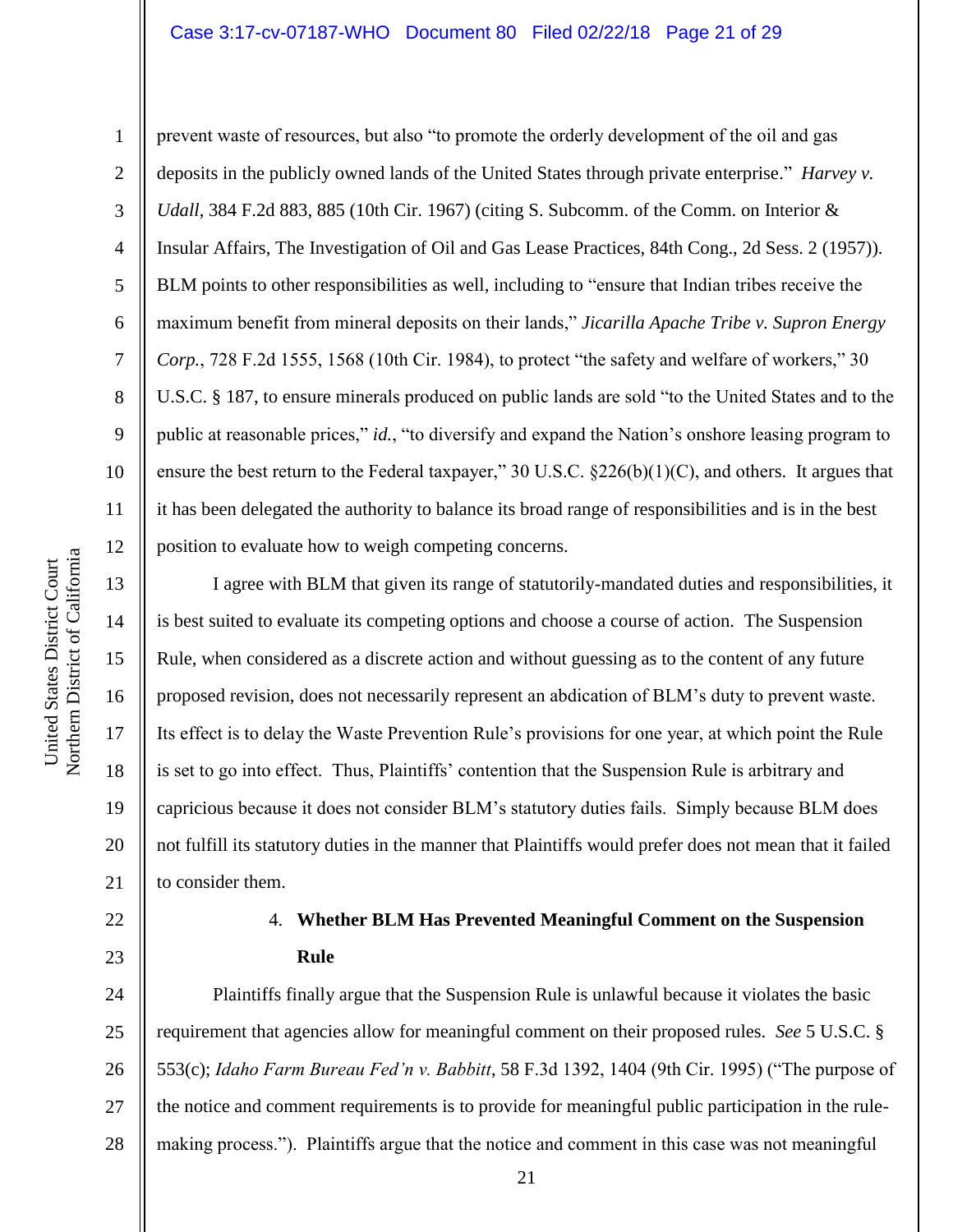because Secretary Zinke had already determined the outcome of the rulemaking before receiving comment and limited the scope of the rulemaking comments so as not to consider those addressing the substance of the Waste Prevention Rule or Suspension Rule.

BLM responds that "predetermination" is a high standard, citing cases arising in the context of environmental impact reviews under the National Environmental Protection Act ("NEPA"). *See* Opp. at 33. BLM cites no cases showing that this standard for predetermination, however, has ever been applied outside the context of NEPA environmental impact reviews. Instead, other circuit courts have evaluated whether comment was meaningful by evaluating whether an agency "remained 'open-minded' about the issues raised and engage[d] with the substantive responses submitted." *Prometheus Radio Project v. F.C.C.*, 652 F.3d 431, 453 (3d Cir. 2011) (internal citations omitted); *Rural Cellular Ass'n v. F.C.C.*, 588 F.3d 1095, 1101 (D.C. Cir. 2009) ("The opportunity for comment must be a meaningful opportunity, and we have held that in order to satisfy this requirement, an agency must also remain sufficiently open-minded.") (internal citations omitted).<sup>6</sup>

In *Prometheus Radio Project*, for example, the Third Circuit concluded that an agency did not keep the requisite open mind where a draft of the proposed rule was circulated internally two weeks before the comment period closed and before most of the comments were received, and the final vote occurred within a week of the response deadline. 652 F.3d at 453. In contrast, in *Rural Cellular*, the D.C. Circuit noted that the agency "compiled a record that included 113 sets of comments from interested parties, considered those comments" by properly taking the views of both supporters and critics into account and responding to specific critiques of the rule in the final order, and "did not issue the Order until the required rulemaking was complete. Nothing else is

23

 $\overline{a}$ 

1

2

3

4

5

6

7

8

9

10

11

12

13

14

15

16

17

18

19

20

21

<sup>24</sup> 25 26 27 28 <sup>6</sup> While these formulations are similar to that in *Nehemiah Corp. of Am. v. Jackson*, 546 F. Supp. 2d 830, 847 (E.D. Cal. 2008), which Plaintiffs cite in support of their argument, these cases are more directly on point because they deal specifically with the meaningfulness of the comment period under the APA, whereas *Nehemiah* and the authority it cites discuss disqualification of an official for prejudgment. As the issue of disqualification is not presently before me, I follow the standards expressed by *Prometheus Radio Project* and *Rural Cellular*. It is nonetheless worth noting, however, that in *Nehemiah*, the court explained that "[m]ere proof that the official has taken a public position, or has expressed strong views, or holds an underlying philosophy with respect to an issue in dispute is not enough to overcome the presumption that an official is objective and fair." 546 F. Supp. 2d at 847 (internal quotation marks and citation omitted).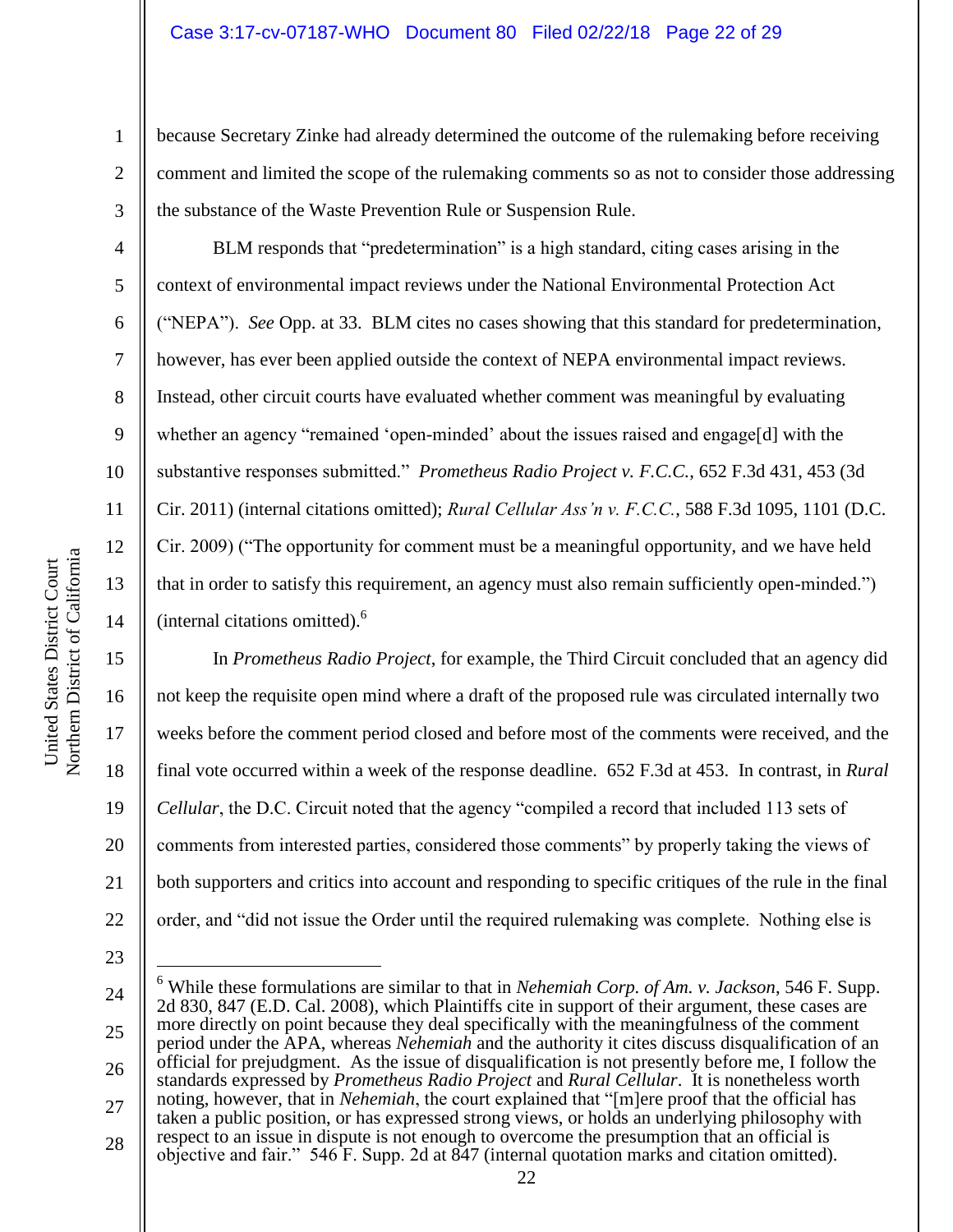required." 588 F.3d at 1101.

1

2

3

4

5

6

7

8

9

10

11

12

13

14

15

16

17

18

In this case, BLM has followed the required procedures and addressed specific comments in support of and in opposition to the Suspension Rule in an 89-page response. Nothing in the timeline of its process shows an impermissible predetermination or closed mindedness, as was the case in *Prometheus Radio Project*. Nor does the response to the comments suggest that BLM simply ignored the public participation in the deliberative process.

Plaintiffs' argument regarding the Secretary's limitation of the scope of the comments, however, has more merit. Secretary Zinke refused to consider comments regarding the substance or merits of the Waste Prevention Rule, determining that they were outside the scope of the Prevention Rule. For example, Secretary Zinke deemed comments asserting that the Waste Prevention Rule did not burden industry given companies' financial performance and job growth as outside the scope of the Suspension Rule. These comments, however, bear directly upon the Secretary's stated rationales for the Suspension Rule; indeed, the Suspension Rule explains that "[o]perators have raised concerns regarding the cost, complexity, and other implications of [the Waste Prevention Rule]." 82 Fed. Reg. at 58,058. The Secretary cannot, on the one hand, use concerns about cost and complexity to industry as a justification for the Suspension Rule, only to deny comments about the financial and economic burden to industry as outside the scope of the Suspension Rule, on the other.

19 20 21 22 23 24 25 26 27 28 Similarly, the Suspension Rule repeatedly expresses concerns that the Waste Prevention Rule is unnecessarily burdensome on industry, but the Secretary excluded comments that the Waste Prevention Rule "is not burdensome to operators because jobs have not been lost and [] drilling activity is increasing." Opp. at 34–35 (internal quotation marks and citations omitted). The relevant burden of the Waste Prevention Rule cannot serve as a justification for the Suspension Rule and yet at the same time be outside the scope for purposes of comment. While his actions in this case are certainly not as egregious those in *North Carolina Growers' Ass'n, Inc. v. United Farm Workers*, 702 F.3d 755, 769 (4th Cir. 2012), the matters that the Secretary refused to consider were "not only 'relevant and important,' but were integral to the proposed agency action." For these reasons, the Secretary's content restrictions on the comments to the Suspension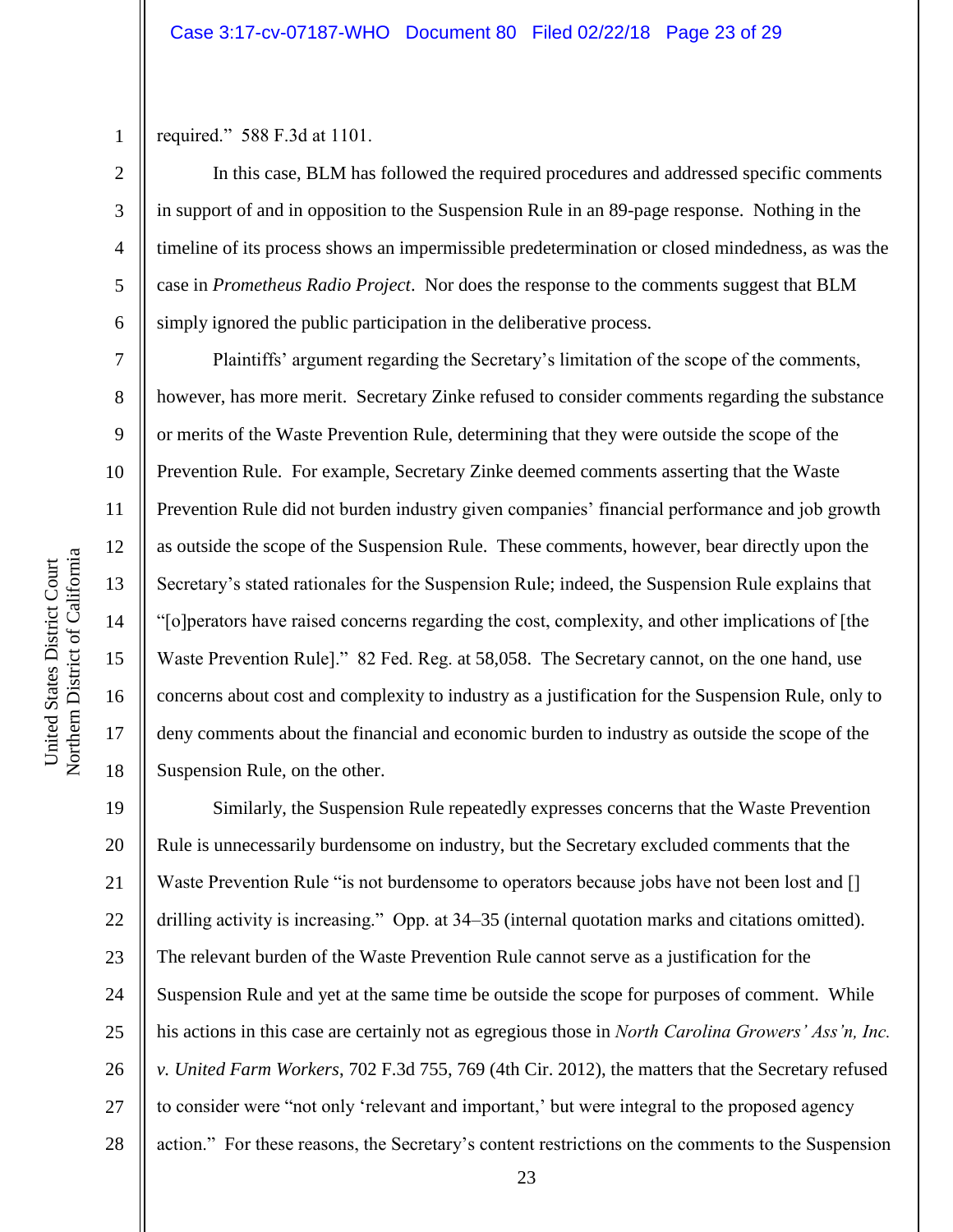Rule prevented meaningful comment on key justifications underpinning the Suspension Rule. That is insufficient to satisfy the APA.

Taking all parties' concerns into consideration, I agree with Plaintiffs that BLM has failed to provide the requisite reasoned analysis in support of the Suspension Rule, and it is therefore arbitrary and capricious within the meaning of the APA. BLM's contention that this result would mean that "an agency would never temporarily suspend a rule pending reconsideration–– regardless of the costs imposed by the rule in the interim––because it would have to engage in the same level of analysis for the suspension as it would for any future substantive revision," Opp. at 36–37, is incorrect. Instead, I simply conclude that on the record before me, Plaintiffs are likely to succeed on their claim that BLM failed to consider the scope of commentary that it should have in promulgating the Suspension Rule and relied on opinions untethered to evidence, which is required to give a reasoned explanation to suspend the Waste Prevention Rule (that had an evidentiary basis).

#### **B. Irreparable Harm**

16 20 22 24 26 27 28 Plaintiffs argue that without a preliminary injunction of the Suspension Rule, they will suffer irreparable harm in the form of waste of publicly-owned natural gas, increased air pollution and related health impacts, exacerbated climate harms, and other environmental injury such as noise and light pollution. In order to obtain a preliminary injunction, "a plaintiff must *demonstrate* immediate threatened injury as a prerequisite to preliminary injunctive relief." *Boardman v. Pac. Seafood Grp.*, 822 F.3d 1011, 1022 (9th Cir. 2016) (emphasis in original). The Ninth Circuit recognizes the "well-established public interest in preserving nature and avoiding irreparable environmental injury." *Cottrell*, 632 F.3d at 1138 (internal quotation marks and citation omitted). "While . . . it would be incorrect to hold that all potential environmental injury warrants an injunction, . . . [t]he Supreme Court has instructed us that [e]nvironmental injury, by its nature, can seldom be adequately remedied by money damages and is often permanent or at least of long duration, i.e., irreparable." *League of Wilderness Defenders/Blue Mountains Biodiversity Project v. Connaughton*, 752 F.3d 755, 764 (9th Cir. 2014) (citing *Lands Council v. McNair*, 537 F.3d 981, 1004 (9th Cir.2008) (en banc)).

1

2

3

4

5

6

7

8

9

10

11

12

13

14

15

17

18

19

21

23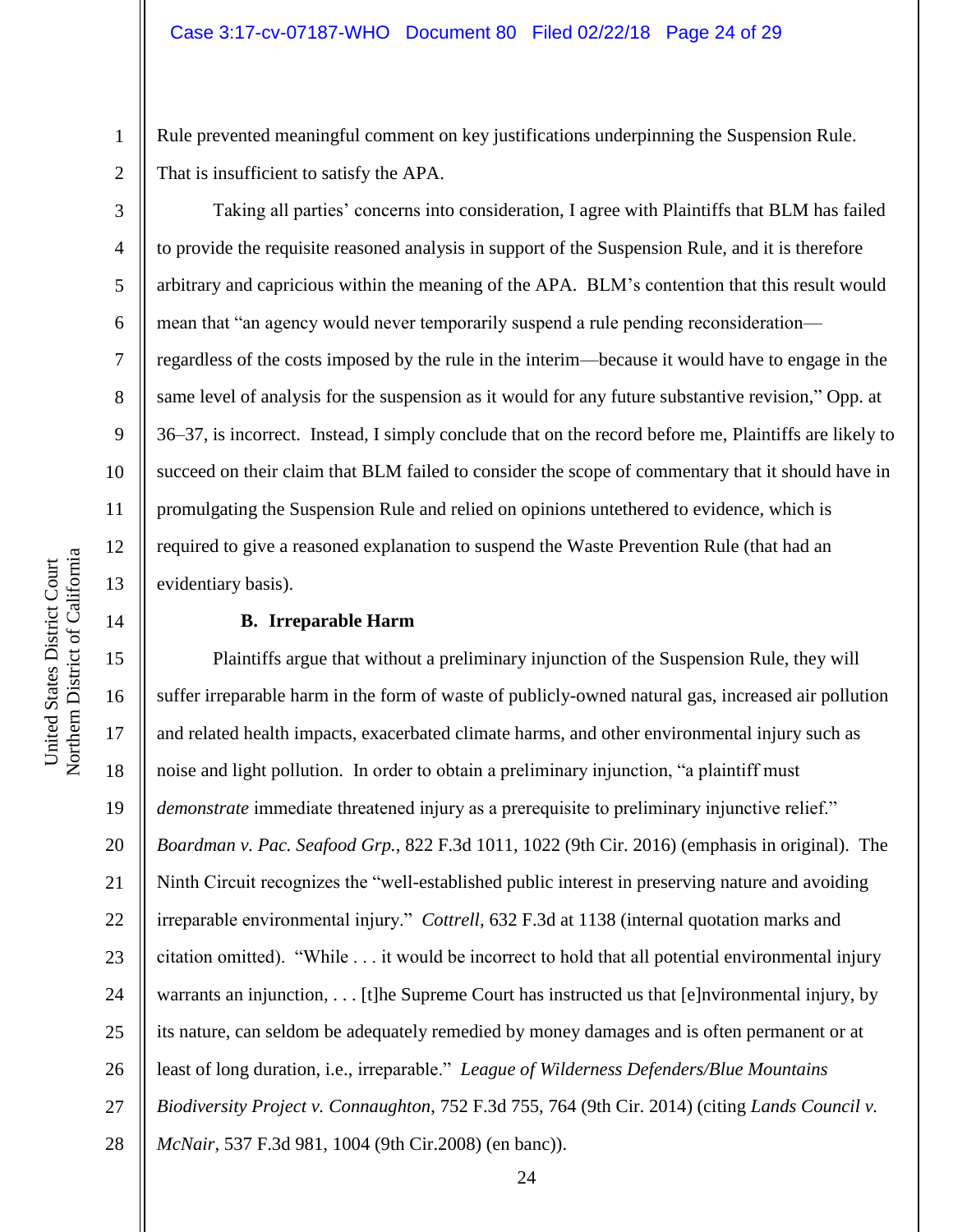#### Case 3:17-cv-07187-WHO Document 80 Filed 02/22/18 Page 25 of 29

1

2

3

4

5

6

7

8

In *League of Wilderness Defenders*, for example, the Ninth Circuit found that "the logging of thousands of mature trees" was a likely, irreparable harm that "c[ould not] be remedied easily if at all" by the "planting of new seedlings nor the paying of money damages." 537 F.3d at 764. On the other hand, in *Idaho Rivers United v. U.S. Army Corps of Eng'rs*, 156 F. Supp. 3d 1252, 1261– 62 (W.D. Wash. 2015), the district court concluded that plaintiffs' assertion that "likely *potential*  impacts and harm to Pacific lamprey *can* result from disturbance from dredge activities" fell short of demonstrating the requisite likely irreparable harm sufficient for the court to issue a preliminary injunction.

9 10 11 12 13 14 15 16 17 18 19 20 21 22 23 24 25 26 27 28 While Plaintiffs' assertions do not involve logging or damage to wildlife habitats, they do involve other concrete harms that BLM's own data suggests are significant and imminent. BLM estimates that the Suspension Rule *will* result in emissions of 175,000 additional tons of methane, 250,000 additional tons of volatile organic compounds, and 1,860 additional tons of hazardous air pollutants over the course of the year. 82 Fed. Reg. at 58,056–57. These numbers support Plaintiffs' concerns that the additional emissions will cause irreparable public health and environmental harm to Plaintiffs' members who live and work on or near public and tribal lands with oil and gas development. BLM characterizes the methane emissions, for example, as "infinitesimal," or "roughly 0.61 percent of the total U.S. methane emissions in 2015." Opp. at 12. But Plaintiffs submit affidavits from scientists who posit otherwise. Dr. Ilissa B. Ocko, climate scientist, states that the 175,000 additional tons of methane that will result during the oneyear suspension is "equivalent to the 20-year climate impact of over 3,000,000 passenger vehicles driving for one year or over 16 billion pounds of coal burned." *See* App'x to Sierra Club Mot. at 499 ¶ 11. Dr. Renee McVay, whose research focuses on atmospheric chemistry, estimates that approximately 6,182 wells subject to the Waste Prevention Rule are located in counties already suffering from unhealthy air with elevated ozone levels. *See id.* at 786 ¶ 19. The Suspension Rule will result in additional emissions of 2,089 tons of VOCs in these already at-risk communities, where many of the conservation and tribal group plaintiffs' members reside, leading to and exacerbating impaired lung functioning, serious cardiovascular and pulmonary problems, and cancer and neurological damage. *See id.*; Sierra Club Mot. at 21.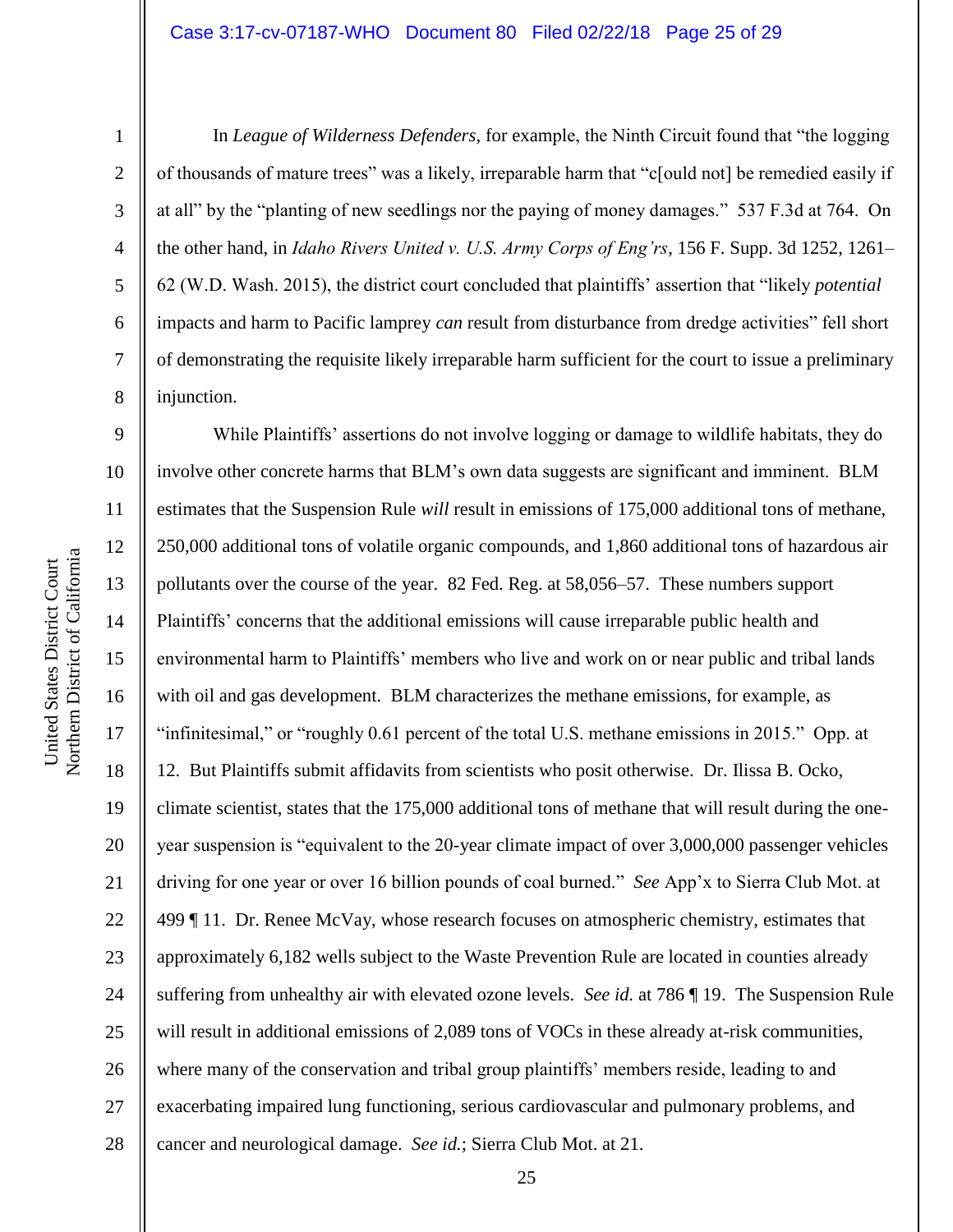#### Case 3:17-cv-07187-WHO Document 80 Filed 02/22/18 Page 26 of 29

1

2

3

4

5

6

7

8

9

10

11

12

13

14

15

16

17

18

19

Plaintiffs also provide several sworn affidavits from their individual members, attesting to the imminent and particularized harms from which they do and will suffer as a result of the Suspension Rule. Environmental Defense Fund member Francis Don Schreiber, for example, resides on a ranch in Governador, New Mexico, where there are 122 oil and gas wells either on or immediately adjacent to his land, all managed by BLM and subject to the Suspension Rule. *See*  App'x to Sierra Club Mot. at 476–77. He notices an "extremely strong" "near-constant smell from leaking wells," which "make[s] breathing uncomfortable" and causes concern that he and his wife "are breathing harmful hydrocarbons." *Id.* at 479. As Schreiber suffers from a heart condition and has already had open heart surgery, he is "at a higher risk from breathing ozone," and is "constantly concerned about the impact of the air quality on [his] heart condition." *Id.* at 480. Plaintiffs provide similar affidavits from several other members. *See, e.g.*, *id.* at 510–16, 532–36, 562–64, 569–72, 627–31, 653–55, 717–22.

Nor does BLM dispute Plaintiffs' assertion that once such pollutants are emitted, they cannot be removed. The State of California, for example, asserts that once methane is released into the atmosphere, it contributes to irreparable harms, including a reduction in average annual snowpack (and therefore water supply), increased erosion and flooding from rising sea levels, as well as extreme weather events. *See* Cal. Mot. at 23. The State of New Mexico faces increased instances of water and electricity supply disruptions, drought, insect outbreak, and wildfire. *Id.* at 24. These are serious and irreparable harms that are directly linked to methane emissions.

20 21 22 23 24 25 26 27 28 Moreover, contrary to BLM's contention that increased air pollution is "incremental in nature" and does not require immediate relief, several courts, including the Supreme Court, have found that increased air pollution can constitute irreparable harm. *See, e.g.*, *Beame v. Friends of the Earth*, 434 U.S. 1310, 1314 (1977) (Marshall, J., in chambers) (recognizing "irreparable injury that air pollution may cause during [a two month] period, particularly for those with respiratory ailments); *Sierra Club v. U.S. Dep't of Agriculture, Rural Utils. Serv.*, 841 F. Supp. 2d 349, 358 (D.C. Cir. 2012) (concluding that plaintiff demonstrated irreparable harm where coal plant expansion would "emit substantial quantities of air pollutants that endanger human health and the environment"). Similar to *Sierra Club v. U.S. Department of Agriculture*, Plaintiffs have provided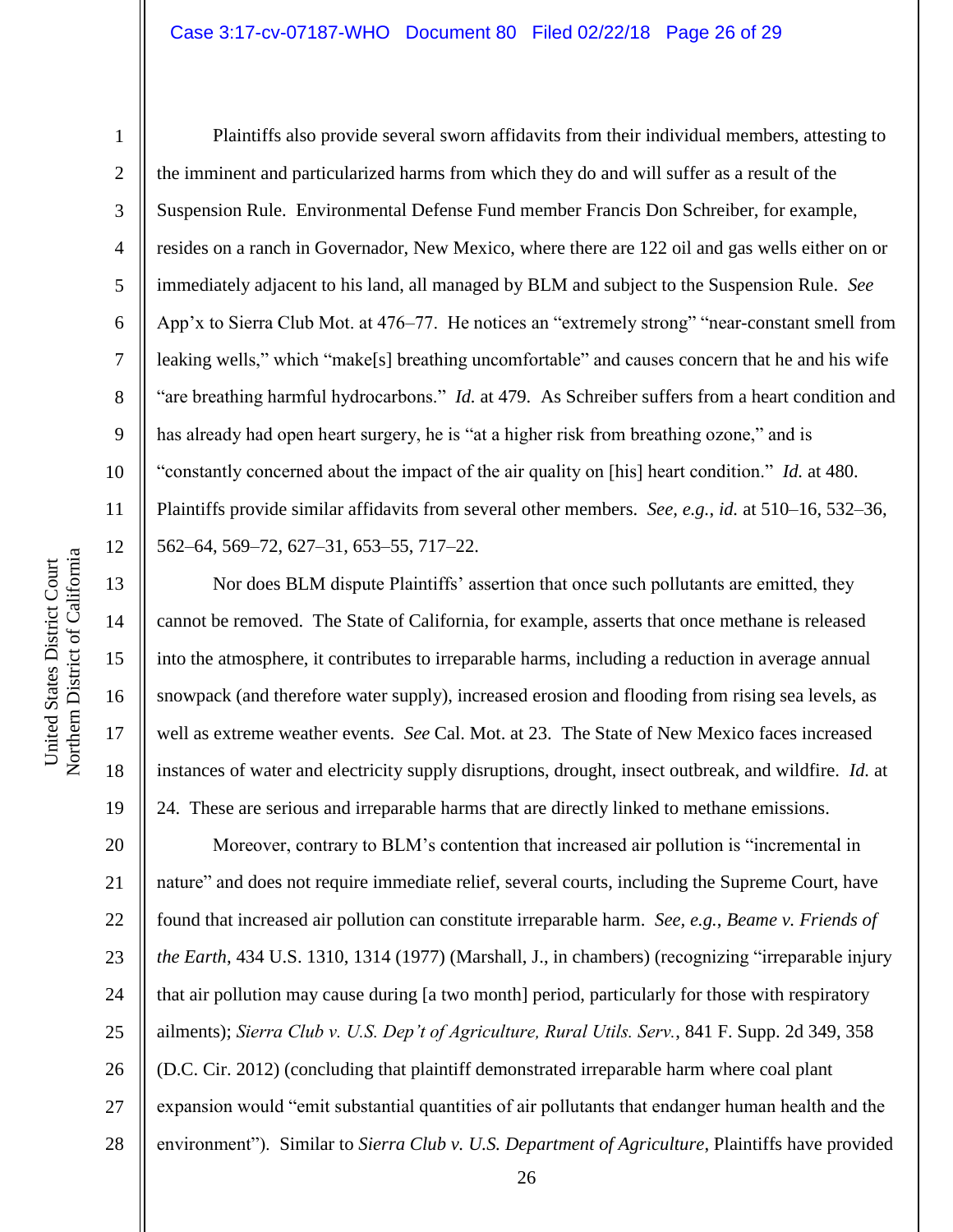#### Case 3:17-cv-07187-WHO Document 80 Filed 02/22/18 Page 27 of 29

affidavits from climate scientists and researchers supporting their assertions that the exposure to air pollution resulting from the Suspension Rule will have irreparable consequences for public health. *Compare Sierra Club v. U.S. Dep't of Agriculture*, 841 F. Supp. 2d at 358–59, *with* Sierra Club Mot. at 20–22. Plaintiffs have also offered affidavits from individual members showing concrete and particularized harms to respiratory health. *See Beame*, 434 U.S. at 1314. These affidavits are acceptable and sufficient to establish the requisite irreparable harm.

BLM argues that Plaintiffs nonetheless cannot show that any alleged harms are "imminent" because operators are not ready to comply and will be unable to do so immediately. The relationship between these two contentions is unclear. Whether or not operators are ready to comply does not negate the imminence of Plaintiffs' harms; that operators are not currently poised to comply with the Waste Prevention Rule suggests that the harms to Plaintiffs from waste of natural gas and pollution would be even greater than estimated the longer that operators fail to comply. All the while, the wasted gas and emissions will continue to increase, leading to further irreparable harm.

Plaintiffs list several environmental injuries with effects statewide, to the general public, and on the personal level, any of which might be sufficient to establish likely irreparable harm. Considered collectively, plaintiffs easily meet their burden. Defendants' attempts to diminish these harms as merely incremental is unsupported by science as well as case law. For these reasons, I conclude that Plaintiffs have sufficiently demonstrated irreparable harm.

20

21

22

 $\overline{a}$ 

1

2

3

4

5

6

7

8

9

10

11

12

13

14

15

16

17

18

19

#### **C. Balance of Equities and Public Interest**

Finally, Plaintiffs must show that "the balance of equities tips in his favor, and that an

28 at 358–59, and none of the cases BLM cites discuss irreparable harm.

<sup>23</sup> 24 25 26 27 <sup>7</sup> BLM cites *Asarco, Inc. v. EPA*, 606 F.2d 1153, 1160 (9th Cir. 1980), and other cases for the proposition that the Court may not consider the "extra-record declarations" submitted by Plaintiffs "in evaluating the 'correctness or wisdom' of BLM's decision." *See* Opp. at 14 n.10. BLM is correct that it would be improper to consider these affidavits for purposes of substantive evaluation of the Suspension Rule under the APA. *See Asarco*, 606 F.2d at 1160 ("The same cases make clear that judicial consideration of evidence relevant to the substantive merits of the agency action but not included in the administrative record raises fundamentally different concerns."). I do not consider these affidavits in my analysis of the merits of the Suspension Rule and the arbitrary and capricious inquiry, as it would be inappropriate to look beyond the administrative record in so doing. The separate question of irreparable harm, however, is not limited to the administrative record, *see Sierra Club v. U.S. Dep't of Agriculture*, 841 F. Supp. 2d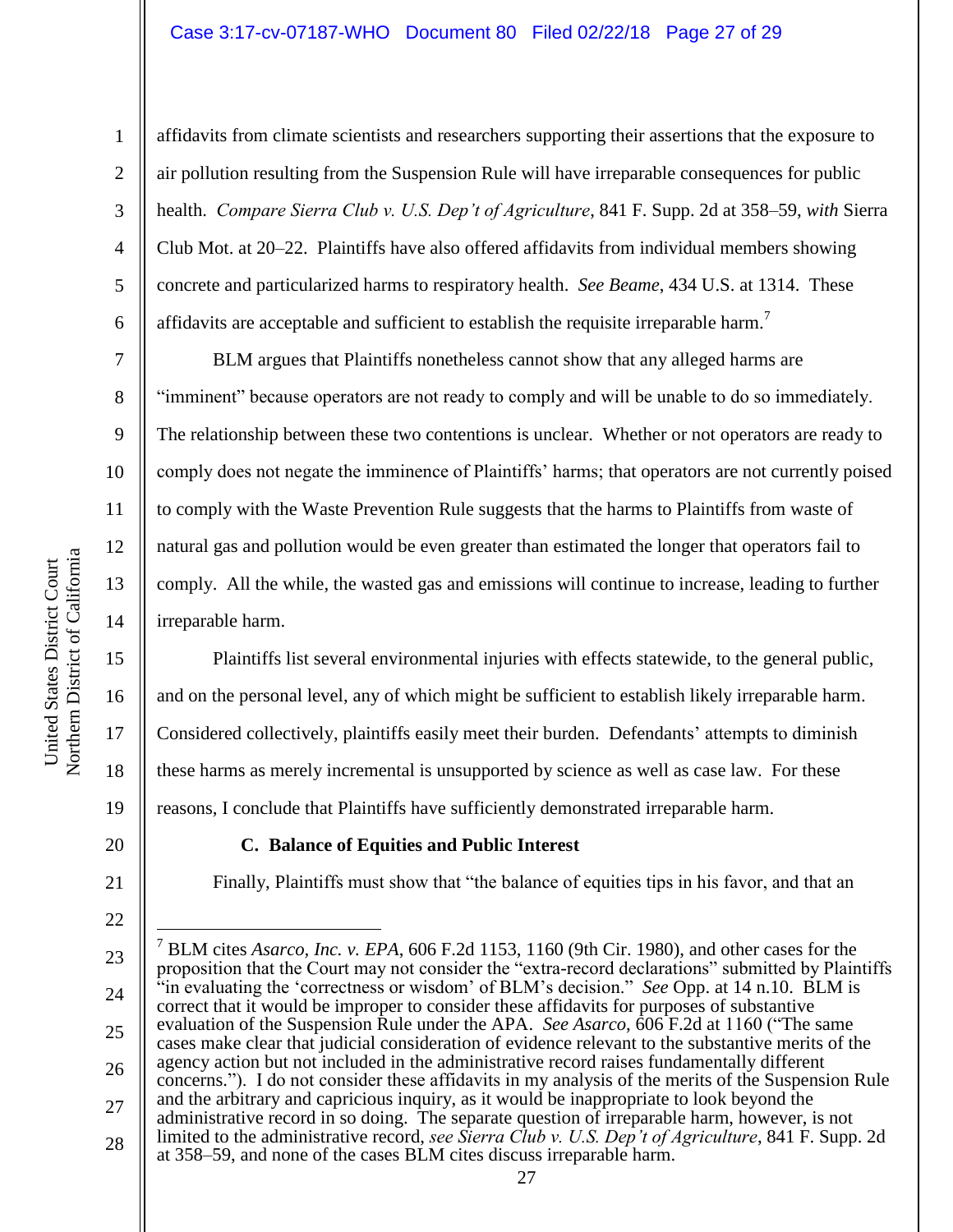#### Case 3:17-cv-07187-WHO Document 80 Filed 02/22/18 Page 28 of 29

injunction is in the public interest." *Winter*, 555 U.S. at 20. The court "must balance the competing claims of injury and must consider the effect on each party of the granting or withholding of the requested relief." *Id.* at 24. All parties contend that the public benefits of their desired outcome are significant and urge the Court to find in their favor.

Plaintiffs focus on the loss of valuable natural resources through wasted gas, reduced royalties to local, state, and tribal entities, increased air pollution, the serious environmental harm to the public, as well as noise and visual nuisance. Defendants, for their part, argue that the Suspension Rule conserves the resources of operators and the agency while BLM reconsiders the Waste Prevention Rule. BLM estimates these costs to be approximately \$110 to \$114 million (depending on discount rates to annualize capital costs). *See* Opp. at 15. BLM also estimates that the initial upfront unrecoverable costs in 2018 would be \$91 million. *Id.* They argue that "savings in compliance costs as compared to the monetized value of the increase in emissions and reduced captured gas results in a net benefit of \$64–68 million, or \$83–86 million depending on the discount rate used, during the suspension year." *Id.* at 15–16.

As previously discussed, these calculations are flawed because BLM assumes that compliance costs would never be incurred by industry, which is inconsistent with the Suspension Rule. Because it purports to merely suspend or delay compliance with the Waste Prevention Rule by only one year, those compliance costs are not saved, merely delayed. Even if I were to take these costs into consideration, placing these figures in context helps to understand their impact. Plaintiffs note that the average impact on individual businesses is insignificant; as previously discussed, even small operators will see an expected increase in profits of only 0.17%, a marginal amount, as a result of the Suspension Rule. Weighed against the likely environmental injury, which cannot be undone, the financial costs of compliance are not as significant as the increased gas emissions, public health harms, and pollution. *See, e.g.*, *Mexichem Specialty Resins, Inc. v. E.P.A.*, 787 F.3d 544, 555 (D.C. Cir. 2015) ("[I]t is well settled that economic loss does not, in and of itself, constitute irreparable harm.") (internal quotation marks and citation omitted); *accord Los Angeles Memorial Coliseum Comm'n v. Nat'l Football League*, 634 F.2d 1197, 1204 (9th Cir. 1980) (concluding that where plaintiff "has not shown that it will suffer any injury apart from

1

2

3

4

5

6

7

8

9

10

11

12

13

14

15

16

17

18

19

20

21

22

23

24

25

26

27

28